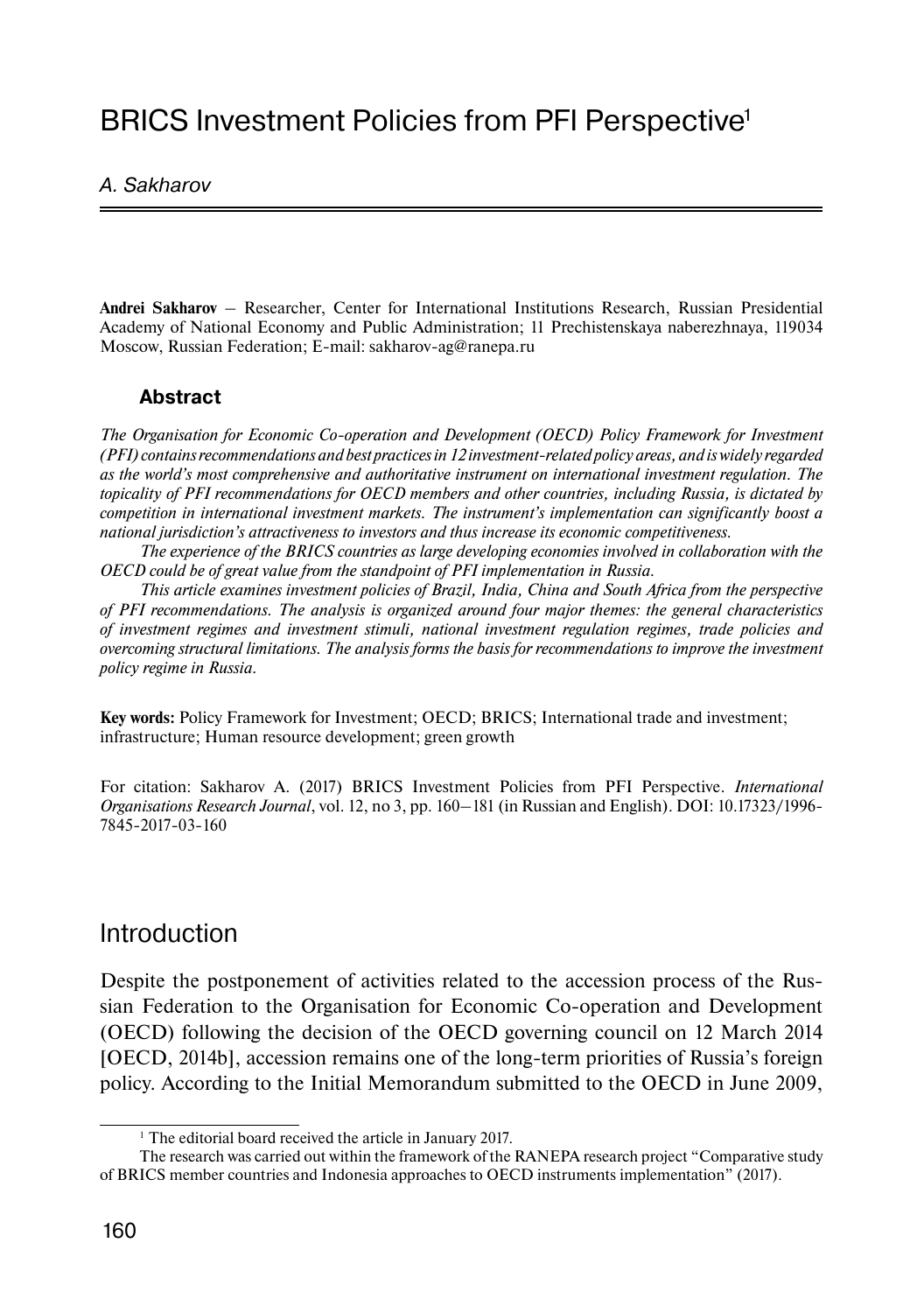Russia made several commitments to implement the norms, standards and instruments of the Organisation across 16 policy areas.2

The OECD Policy Framework for Investment (PFI) is a compendium of recommendations and guiding principles on 12 investment-related issue areas, including investment regimes, finance, fiscal policy, trade, competition, human resource development, corporate governance and more. The primary objective of the PFI is to foster the creation of a favourable investment and business environment to provide appropriate conditions for private investment mobilization. PFI recommendations are designed to be implemented by government agencies domestically by fostering a favourable investment climate and business environment, and externally through participation in international investment agreements, development and implementation of international standards, as well as through interaction with other states on countering crime and corruption [OECD, 2015].

The relevance of the PFI for the OECD and other countries, including Russia, is primarily determined by competition in the global investment market. The implementation of PFI provisions, representing best practices in the field of investment policy, can boost the attractiveness of national jurisdictions for FDI thereby increasing the overall competitiveness of any country's economy. China set the adoption of a commonly accepted set of rules for global investment policy as one of the priorities for its G20 chairmanship. As a result, the G20 Guiding Principles for Global Investment Policymaking were approved at the 2016 Hangzhou summit. This document largely reflects the contents of the PFI's "horizontal practices" – the basic principles for implementing investment policy according to the OECD.

An important first stage of the practical implementation of OECD instruments is the analysis of the experience and best practices of other states. The experience of large non-OECD developing economies with implementation of the PFI provisions into their national legislations and law enforcement structures is of particular interest to the Russian Federation.

In order to identify best practices and develop recommendations for their application in Russia this article attempts to undertake a comparative analysis of the investment-related policies of the BRICS across four main issue areas: investment regimes and efforts to promote investment, national regulatory regimes, trade policy measures directly related to investment and BRICS countries' actions aimed at overcoming structural limitations to the investment climate such as inadequate infrastructure development, regional disparities and inequality.3

Given the long-term orientation of the PFI provisions and the occasional updates made to them, the implementation of this instrument should be assessed as an ongoing

<sup>2</sup> Plan for the legislative work to bring Russian legal framework in line with the OECD standards.

<sup>&</sup>lt;sup>3</sup> A short review in this article is based on the preliminary results of the "Comparative study of BRICS member countries and Indonesia approaches to OECD instruments implementation" study conducted by the RANEPA CIIR in 2017.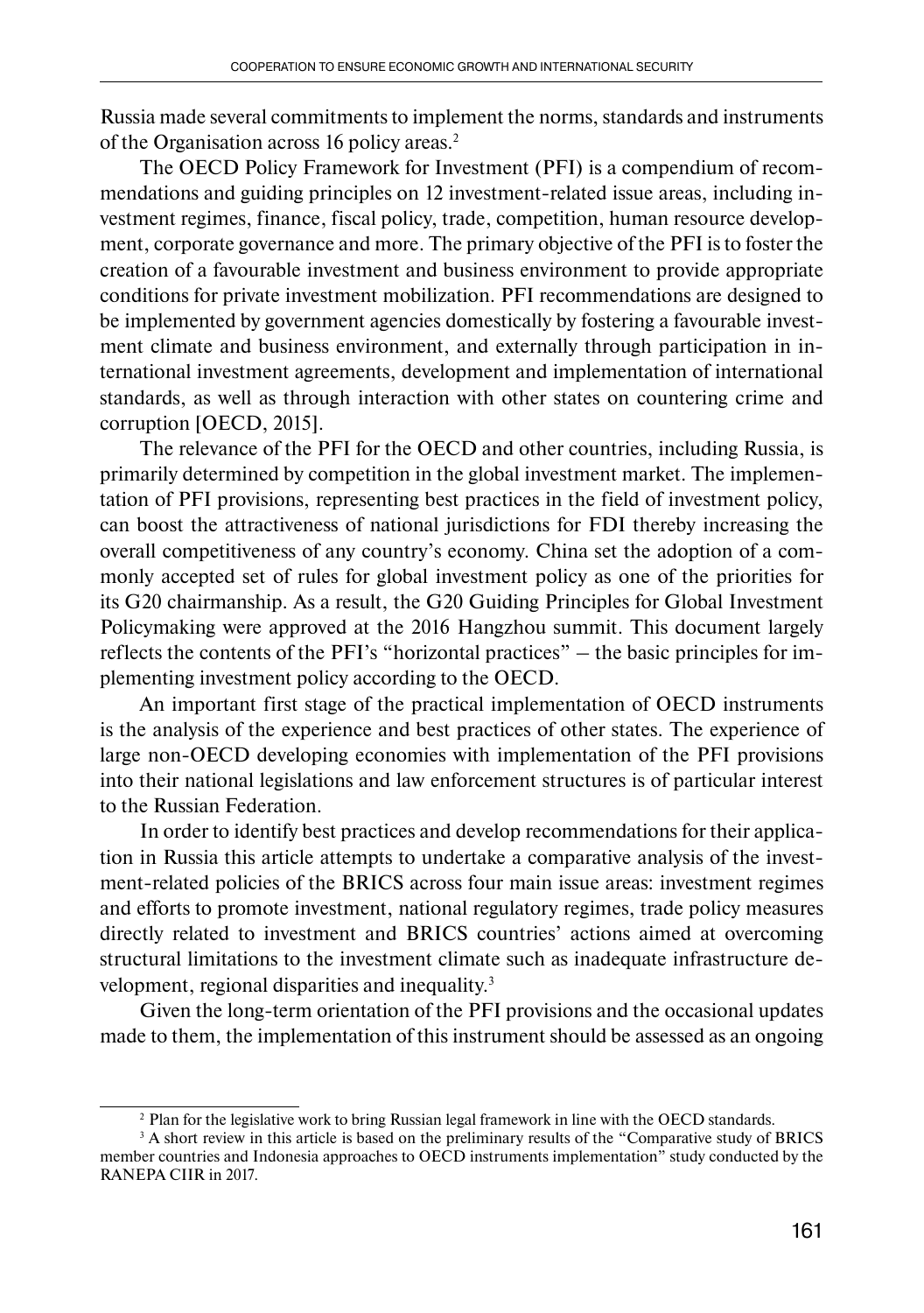process. This article considers country actions that have influenced the evolution of national investment climates in their current state.

## PFI Implementation in the BRICS Countries

An independent review of investment policy based on the provisions of the PFI is the first stage of PFI implementation. These reviews represent some of the most comprehensive sources of data on countries' investment environments. Among the economies analyzed in this article, only China and India underwent the review process (in 2008 and 2009 respectively), while Brazil and South Africa have not yet done so. A review on Russia was released in 2008 [OECD, "OECD Investment Policy Reviews," 2009].

Since 2009, the OECD and the United Nations Conference on Trade and Development (UNCTAD) have been monitoring the investment measures of G20 countries. Further, UNCTAD conducts an independent analysis of investment policy in the framework of the Investment Policy Monitor ["Investment Policy Hub," s. a. ]. These studies are important sources of information on the investment measures of countries considered in this review. In addition, this study employs data from the BRICS countries' authorities, as well as from independent sources such as the media, business associations, consulting agencies and multinational corporations.

### *China*

In general, the investment policy of China is characterized by a high degree of flexibility, balancing the interests of domestic business and the objective of attracting foreign capital and technology to fuel economic growth.

In many sectors of the economy, persistent and significant restrictions are justified by considerations of national security. According to UNCTAD and OECD investment policy studies, during the monitoring period China adopted six measures directly aimed at ensuring national security. Chinese leadership considers the military industry, large machine and machine tool building, infrastructure and transportation, energy and mineral resources extraction, agriculture and high-tech industries to be the most sensitive, and prohibits any foreign activities in these industries [OECD, 2016].

State control, motivated by the interests of state security, is not weakening. On 1 July 2015, the National Security Law came into force. One of its provisions regulates the establishment of a state oversight mechanism with a mandate to verify the compliance of foreign companies and investors with the national security regulations of the PRC [China Law Translate, 2015].

Although China's investment regime is characterized by a large number of restrictions in comparison with the country's main trading partners, measures to gradually liberalize the investment environment are also being implemented. The monopoly power of state-owned companies is gradually declining as exclusive access to factors of production is being reduced through government efforts to increase effectiveness and transparency [U.S. Department of State, 2015].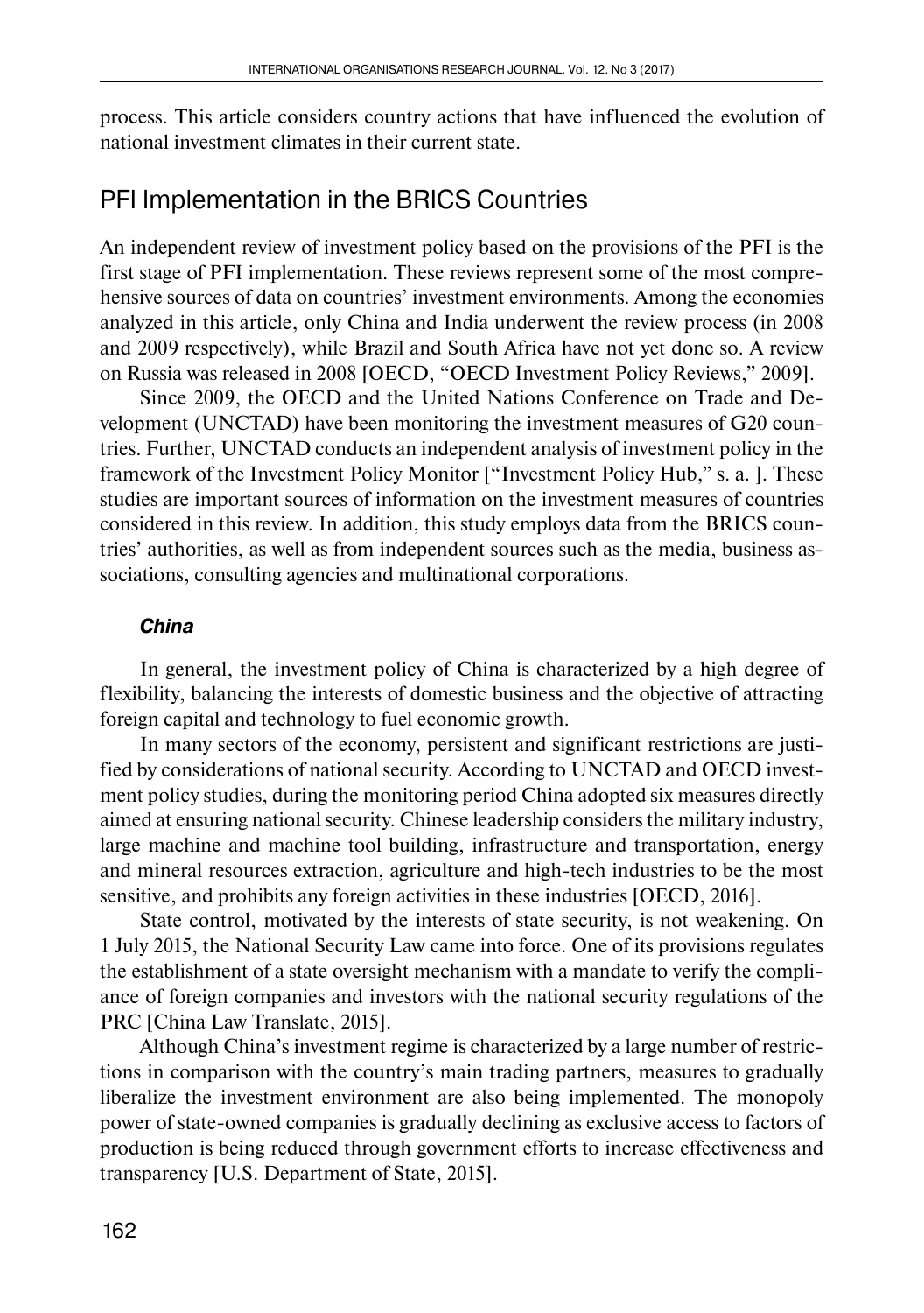On 19 November 2015, the Ministry of Industry and Information Technology of the People's Republic of China issued a decree removing restrictions on foreign ownership of information and communications technology (ICT) companies. On 3 September 2016, the National People's Congress abolished the requirement to obtain approval for the establishment of and changes to foreign invested enterprises by a nation-wide filing system. For investors, the need to obtain approval of the Ministry of Commerce or its regional bodies was lifted except for investment in enterprises from the "black list" [Ministry of Commerce of China, 2016].

In February 2014, the Chinese Ministry of Commerce issued a resolution altering the procedure for considering mergers and acquisitions in relation to enterprises with a relatively low aggregate market share. The implemented rules allow the country's antimonopoly authorities to apply a simplified procedure for reviewing and resolving such cases [WTO, 2016a].

China's trade and investment policy is regulated within the framework of the fiveyear plans of the central government, sectoral and regional five-year plans, as well as catalogues of measures containing specific actions to achieve the government-set objectives. The Chinese leadership has repeatedly stated its readiness to continue liberalizing the trade regime in keeping with the principles of the multilateral trading system in the context of the transformation of the country's economy [WTO, 2016a].

Nevertheless, given the specific economic conditions of the PRC and the requirement to minimize structural risks to the country's economy, China retains a strict regulation policy regarding foreign trade and investment activities. Foreign investments are "channeled" by the government to those sectors that, in its opinion, need it the most.

China has been a member of the World Trade Organization (WTO) since 2001. The country cooperates with the WTO on a regular basis, providing notifications, as well as using the appropriate WTO tools to achieve its policy goals. Nevertheless, according to the WTO trade policy review, there were instances when China failed to properly notify the Organization of its actions, especially with respect to updating relevant laws and regulations, creating new regulatory bodies and introducing new procedures [WTO, 2016a].

According to WTO data, between June and October 2016, China did not introduce new protectionist measures [WTO, 2016a]. Nevertheless, the country supports an extensive list of goods subject to various kinds of import restrictions [MOFCOM GACC, 2015]. This catalog is issued annually by the Ministry of Commerce and the Main Customs Administration of China.

The PRC pursues policy aimed at simplifying trade procedures. In 2009, the government launched a pilot program of reforms in this area, which was extended in 2012 to the whole country. Within the framework of this program, enterprises engaged in foreign trade activities were classified into three groups according to the degree of their compliance with the customs regulations: "authorized enterprises," or Authorized Economic Operators (having access to a simplified procedure for customs control),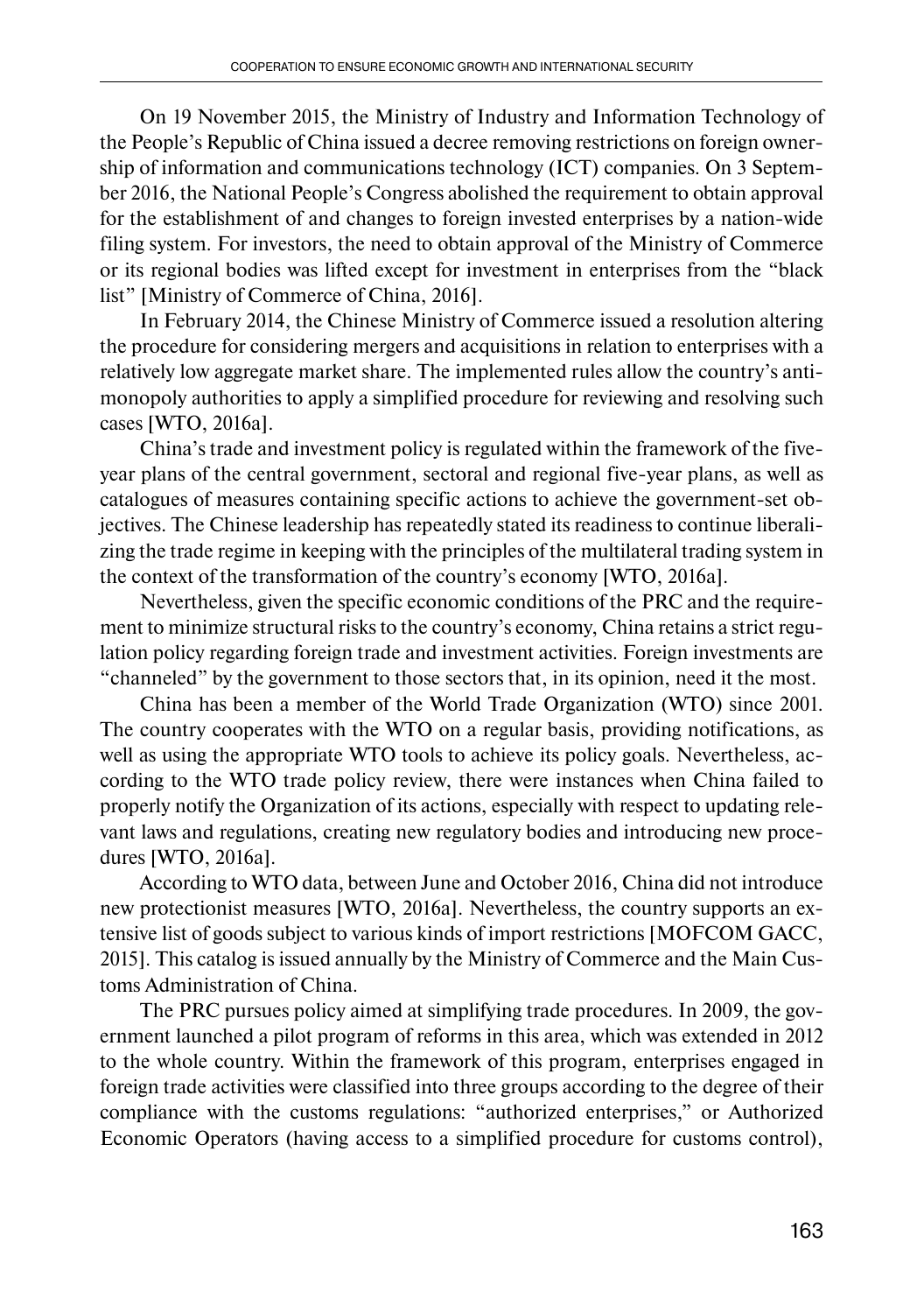"enterprises of general integrity" and "dishonest" enterprises (to which strict procedures of customs control apply) [WTO, 2016a].

The goals of overcoming structural limitations, including in the areas of human capital development, infrastructure construction and green growth are the focus of China's strategic documents on economic and social development. Actions in all these areas are provided for by the 13th Five-Year Plan for 2016–2020 [National Development and Reform Commission, nd]. The Plan provides for appropriate measures aimed at human capital development and "cultivation of talents" in the country. The government plans to take action across six main spheres, including attracting foreign personnel, improving the quality of education, strengthening the links between training of workers and the needs of the labour market.

The large-scale efforts of the Chinese government in the field of infrastructure development, improving both urban and transport and logistics infrastructure throughout the country, lie at the core of the country's structural reforms policy. The goal of these efforts is, among other things, to overcome the gap in the level of economic development between the eastern and western regions of the country, thus creating more favourable conditions for attracting investment to the latter.

In addition, the 13th Five-Year Plan envisages measures to address the environmental problems facing the country. Specifically, the government aims to increase the rate of energy conservation, improve the quality of water resources, promote the efficient use of land resources and support the development of green technologies in the mining industry.

China pursues an extremely flexible policy in the field of regulating investment activities and achieving a balance between attracting foreign capital and ensuring the interests of domestic business. In addition, an important role is played by restrictions in securitized spheres, such as military security, energy and resource independence and influence on public opinion. In the medium and long term, as the Chinese economy becomes progressively more entangled within global value chains, a gradual and highly flexible liberalization of the country's investment policy is likely to take place, with certain limitations imposed by the nature of the Chinese political system.

### *India*

Since the early-1990s, India has made significant progress in improving its investment climate. During this period, restrictions on long-term and large-scale investments were substantially relaxed and many sectors of the economy were opened to private sector participation. The government shifted from a policy of import substitution and protectionism to a more liberal market-oriented approach, abandoning sectoral restrictions for foreign investors.

The IPR protection regime, antimonopoly legislation, the tax system, as well as norms and standards of corporate governance have been gradually improved. Combined with efforts to increase human capital, these reforms have a long term positive effect on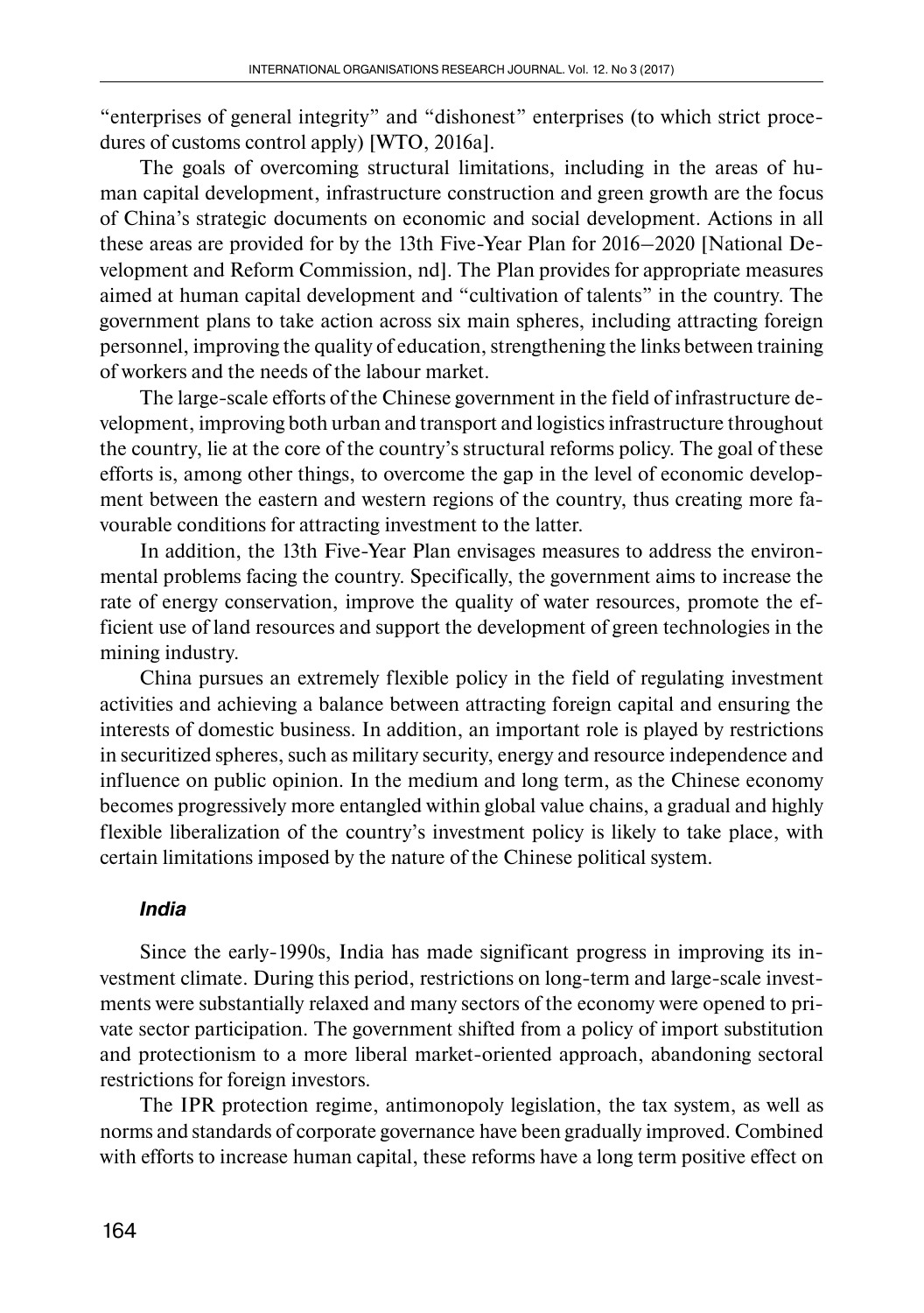the trajectory of the development of the Indian economy. One of the results of the policy was the increase in foreign direct investment (FDI) flows in the pre-crisis period.

At the same time, the country retains structural limitations in the investment sphere, including infrastructure underdevelopment, relatively low capacities in the export industry, insufficient growth in employment rates and regional imbalances [OECD, 2009].

According to UNCTAD research, 61 investment measures have been adopted in India since the beginning of 2010, the largest number among BRICS countries ["Investment Policy Hub," nd]. The investment regime in India is characterized by a high degree of state regulatory activity. The OECD FDI regulatory restrictiveness index for India is rather high at 0.24 (the OECD average is 0.07) [OECD, 2017a].

There are currently two possible mechanisms for foreign investors in the Indian economy. The first, an automatic route, implies the absence of licensing procedures, while the second, in force for a number of "sensitive" sectors of the economy, requires the approval of the government body – the Foreign Investment Promotion Board. Restrictions on the share of property for foreign investors apply to six areas of the 31 available within the automatic path [Make in India, "Foreign Direct Investment," s. a.]. Thus, despite the existence of restrictions, the conditions that apply to foreign investors are fairly transparent and predictable.

Since May 2016 the new IPR legislation has been in force in India [Times of India, 2016]. Approved by the cabinet ministers on 13 May 2016, the law provides for full compliance of Indian legislation in this area with the requirements of the Agreement on Trade-Related Aspects of Intellectual Property Rights (TRIPS), as well as the expansion of the mandate and the acceleration of patent examination [The Hindu, 2016]. In 2015, a new bankruptcy law was adopted that will simplify and speed up the procedure for recognizing financial insolvency [Make in India, "New Initiatives," s. a.].

Another notable initiative of the Indian government in the field of liberalization of its investment regime is a large-scale plan, adopted in June 2016, to review the policy of regulating foreign direct investment in a wide range of industries, including agriculture and livestock, firearms, telecommunications, civil aviation airports, private security organizations, retail trade and pharmaceuticals. All these sectors saw foreign participation quotas lifted or significantly increased [Government of India, 2016].

Competition policy in India is governed by the Competition Act 2002, further amended in 2007 and 2009. The main regulatory body is the Competition Commission of the Government of India. The Competition Act does not differentiate between private and public enterprises with respect to their rights and obligations in the market. Nevertheless, the Act contains certain exceptions to this rule regarding the exercise of sovereign functions by the state in the areas of national security, energy, currency regulation and space exploration. The Competition Act contains a provision on the mandatory confirmation of any merger and acquisition exceeding the threshold of 10 billion rupees of assets and 30 billion rupees of aggregate assets turnover values by the Competition Commission [2002].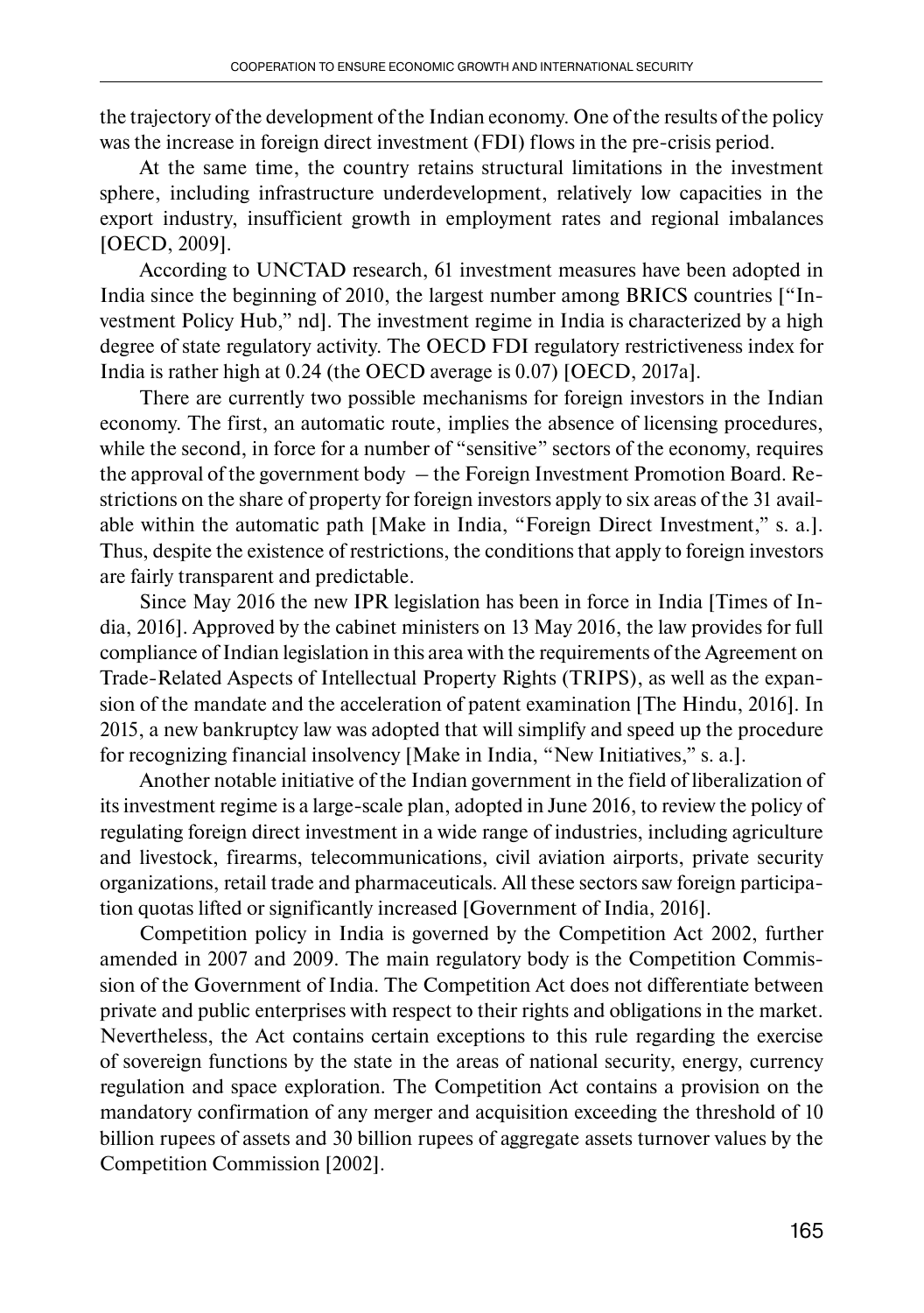The government of India continues the liberalization the country's trade regime. The WTO characterizes India's trade policy as aimed at ensuring supply in the domestic market, as well as achieving short-term objectives such as containing commodity price volatility. These factors have a negative impact on the predictability of the country's trade policy as they require constant adjustments [WTO, 2013c]. Nevertheless, every five years the Indian government issues a foreign trade policy document containing detailed descriptions of the goals and objectives in the field of trade policy, as well as ways to implement them [Indian Ministry of Commerce and Industry, 2015].

The 2015 edition of this document prioritizes trade facilitation activities. According to the text, the task of the government is to reduce transaction costs, primarily in the interest of increasing the competitiveness of Indian exporters. The main body responsible for the implementation of the country's trade policy is the General Directorate of Foreign Trade of the Ministry of Trade and Industry of India.

Since 2011, India has implemented a self-assessment procedure for customs clearance. About 97.6% of imports pass the procedure using risk management mechanisms [WTO, 2013c]. The results of this work are reflected in the country's rising positions in international rankings. According to the OECD study on trade facilitation indicators, India demonstrates one of the best average scores among the BRICS countries  $-1.5$ . India's regulations on customs procedures simplification and advance rulings are on par with the best practices, according to the OECD. Since 2013, the efficiency of procedures automation has significantly increased, the disciplines on fees and charges has strengthened and positive developments regarding the involvement of the trade community in the decision-making process have taken shape [OECD 2017b].

India's foreign trade policy is also characterized by the existence of many free trade agreements with the country's regional and global partners. To date, India is party to 19 such agreements [Indian Ministry of Commerce and Industry, 2017].

Nevertheless, despite some progress in the field of trade facilitation the import regime remains excessively complicated, mainly due to a complex system for obtaining licenses and permits and an intricate tariff structure with exceptions and variations in rates on different goods. Tariff rates are announced annually in the budget, but individual tariff rates may change during the year [WTO, 2013c].

The government's "Make in India" initiative was launched in September 2014 to address structural limitations to the development of the country's investment environment. This initiative provides for measures across multiple investment-related areas including abolition of permits and restrictions to foreign participation in a number of sectors (including strategic ones), simplification of procedures related to business activities and infrastructure development through the construction of five large-scale "industrial corridors" [Make in India, "New Initiatives," s. a.].

Another group of limiting factors, tied to the insufficient level of human capital development, is especially relevant for India as a country with a population of more than 1.3 billion people. A dedicated Ministry for Human Capital Development exists in India, coordinating government policies primarily in the field of education.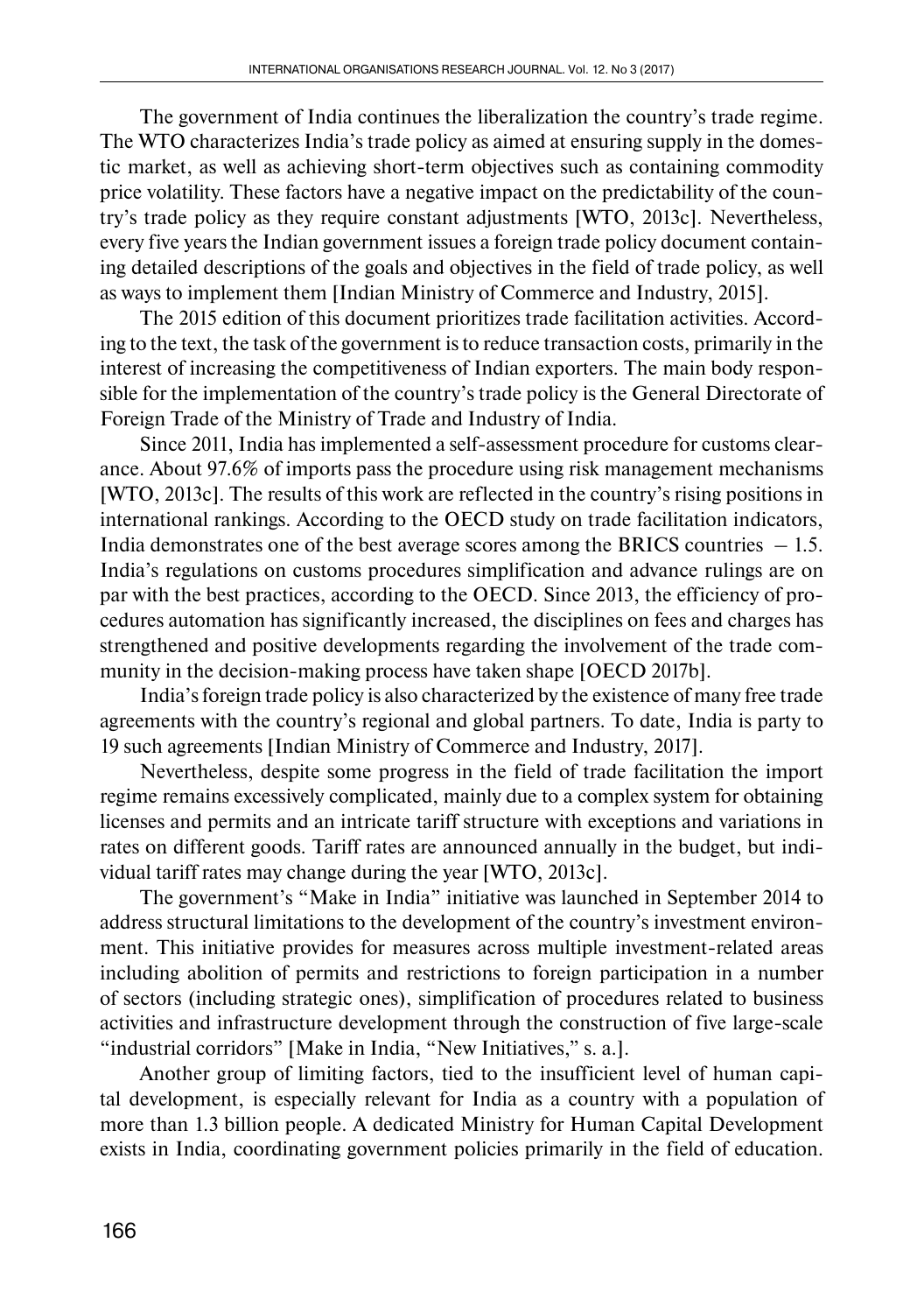The competence of the Ministry also includes the formulation of the national education policy and its implementation, the planning of the development strategy of the national educational institutions, the expansion of access to educational services especially for disadvantaged groups of citizens, the provision of financial support for education and international cooperation in the profile area [Ministry of Human Resource Development of India, "Overview," s. a.].

The government of India issues five-year plans on social development. The 12th plan for 2012–2017 provides for a number of initiatives in the field of education aimed at enhancing the country's scientific, technical and innovative potential. In particular, it was designed to support the development of 20 multidisciplinary research universities to increase their international competitiveness, primarily through strengthening control over their operations and audits of their performance [Ministry of Human Resource Development of India, "Twelfth Five Year Plan," s. a.]. As a part of this plan's implementation, the Law on Innovative Research Universities was approved by the government in May 2012 [Legislative Brief, 2013]. In addition, India plans to establish 20 centres of excellence within existing universities and 50 centres for training and research in the advanced fields of science and technology [Ministry of Human Resource Development of India, "Twelfth Five Year Plan," s. a.].

The liberalization of investment legislation in India continues and is gaining momentum. At the same time, restrictions on foreign capital continue to be maintained in sensitive sectors of the economy, including agriculture, oil refining, commodity trading and insurance [Make in India, "Foreign Direct Investment," s. a.]. The "Make in India" initiative, if successfully implemented, will significantly improve the country's position in all investment-related policy areas.

### *South Africa*

The foreign investment regime in South Africa has for a long time been regulated not by a single legislative instrument, but through specific industry regulations. According to the self-assessment report on the investment regime of South Africa issued in 2014 under the auspices of the OECD, the investment regime of the country is characterized as relatively open. The OECD FDI regulatory restrictiveness index for South Africa is the lowest among the BRICS countries and amounts to 0.06 (the average for OECD countries is 0.07) [UNCTAD, "FDI Index," s. a.]. All sectors of the economy are open to foreign investors; authorization from state authorities is not required. Restrictions, related to the form of ownership or the volume of investment of foreign actors, are minimal. There are no restrictions in place on the ownership of land resources, nor are there requirements for the efficiency of foreign companies [OECD, 2014a].

Additionally, in accordance with WTO rules, South Africa does employ domestic content requirements. However, there is a practice of "non-mandatory" requirements in the country. These requirements create incentives for South African companies to purchase domestic products and are not enshrined in legislation [OECD, 2014a]. Nevertheless, these norms apply equally to both national and foreign investors.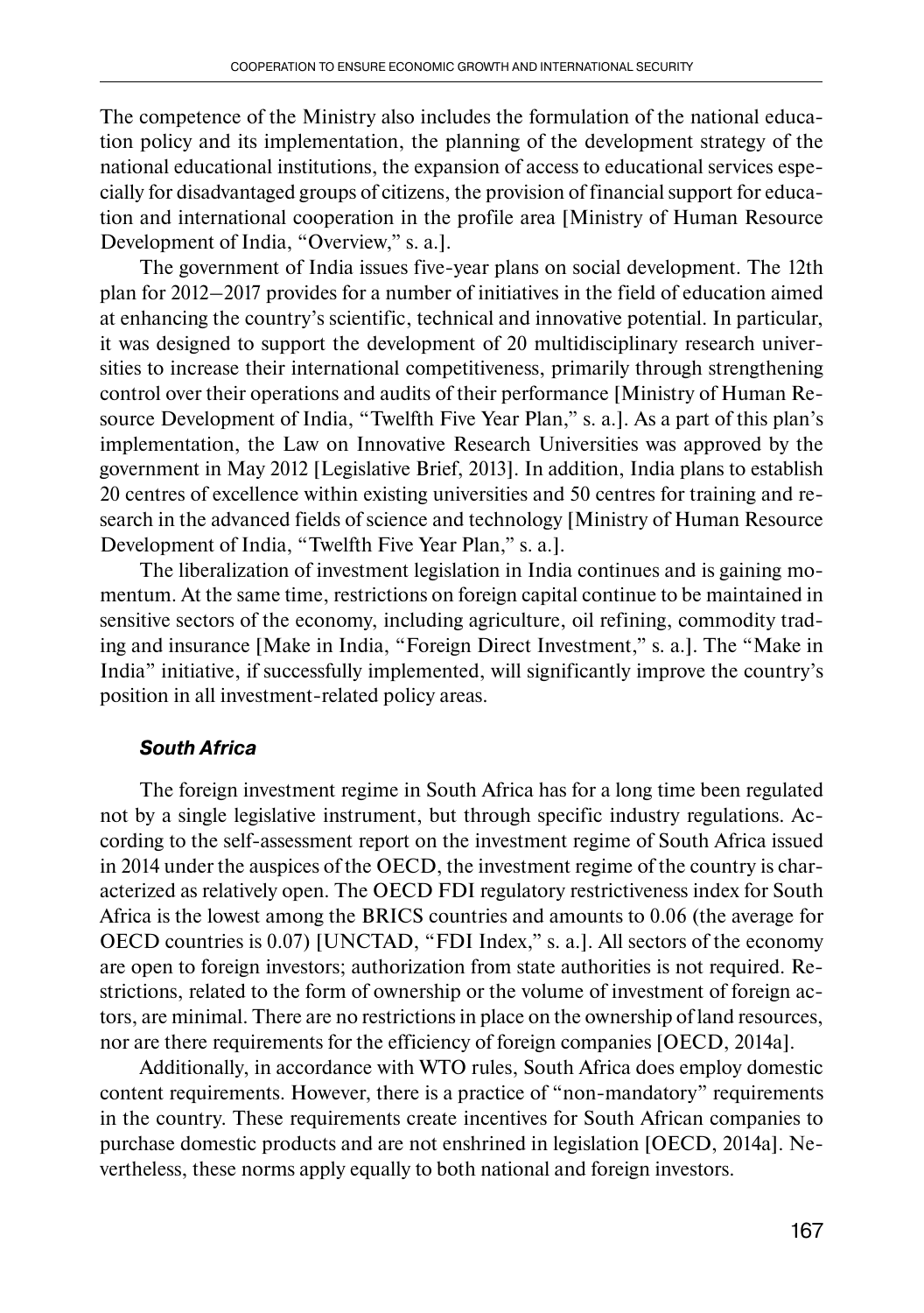In 2015, the Promotion and Protection of Investment Bill, developed by the Department of Trade and Industry of South Africa, was adopted. On 15 December 2015, the law was approved by the president of South Africa. The stated objectives of the Act are the protection of investments in accordance with the provisions of the constitution of the country while ensuring the balance of the interests of the state against the rights and obligations of investors and the confirmation of sovereign rights of South Africa regarding regulation of investments to ensure national interests [Government of South Africa, 2015].

In fact, the Investment Protection Act of 2015 established the right of the state to impose certain restrictions and expropriate the property of investors, if deemed necessary for reasons of national interest. Several representatives of the international business community, including members of the American Chamber of Commerce in South Africa, expressed the view that this legislative act will negatively affect the overall state of the investment climate in the country [Eyewitness News, 2016]. A similar opinion is held by the factions opposing the current leadership of the country in the parliament, in particular the Democratic Alliance [Eyewitness News, 2015].

Nevertheless, the law only confirmed the state's right to ensure regulation, a right that already existed in the South African legislative system according to the constitution. The Investment Protection Act also does not introduce distinctions between national and foreign investors, emphasizing the equality of these groups before the law in full compliance with international standards.

According to the research conducted by the OECD and UNCTAD since 2009 on G20 investment measures for the period from April 2009 to November 2016, South Africa introduced only nine investment policy measures. All of them were aimed at liberalizing the investment regime for foreign actors.

On 25 October 2011, it was announced that restrictions on foreign ownership of companies operating in the foreign exchange market were lifted. Measures to stimulate investment activity were also adopted in February 2013 within the "Gateway to Africa" program. Companies listed on the Johannesburg Stock Exchange acquired the right to establish an additional subsidiary company within the country without restrictions [South African Reserve Bank, 2011].

In May 2011, the Companies Act came into force. The act was aimed at improving and modernizing the company registration system, as well as assisting enterprises in distress [Government of South Africa, 2011].

Currently foreign investment in South Africa can be carried out without restrictions through companies registered in the country, as well as through the creation of a subsidiary structure. External investments are almost equal in all respects to internal ones. The most significant difference concerns borrowing from local sources – foreign investors are limited in the amount of borrowed funds. Loans to enterprises with more than 75% foreign ownership must pass the approval procedure in the Financial Surveillance Department [OECD, 2014a].

The competition policy of South Africa is regulated in accordance with the Competition Act of 1998 [Competition Commission of South Africa, s. a.]. The main govern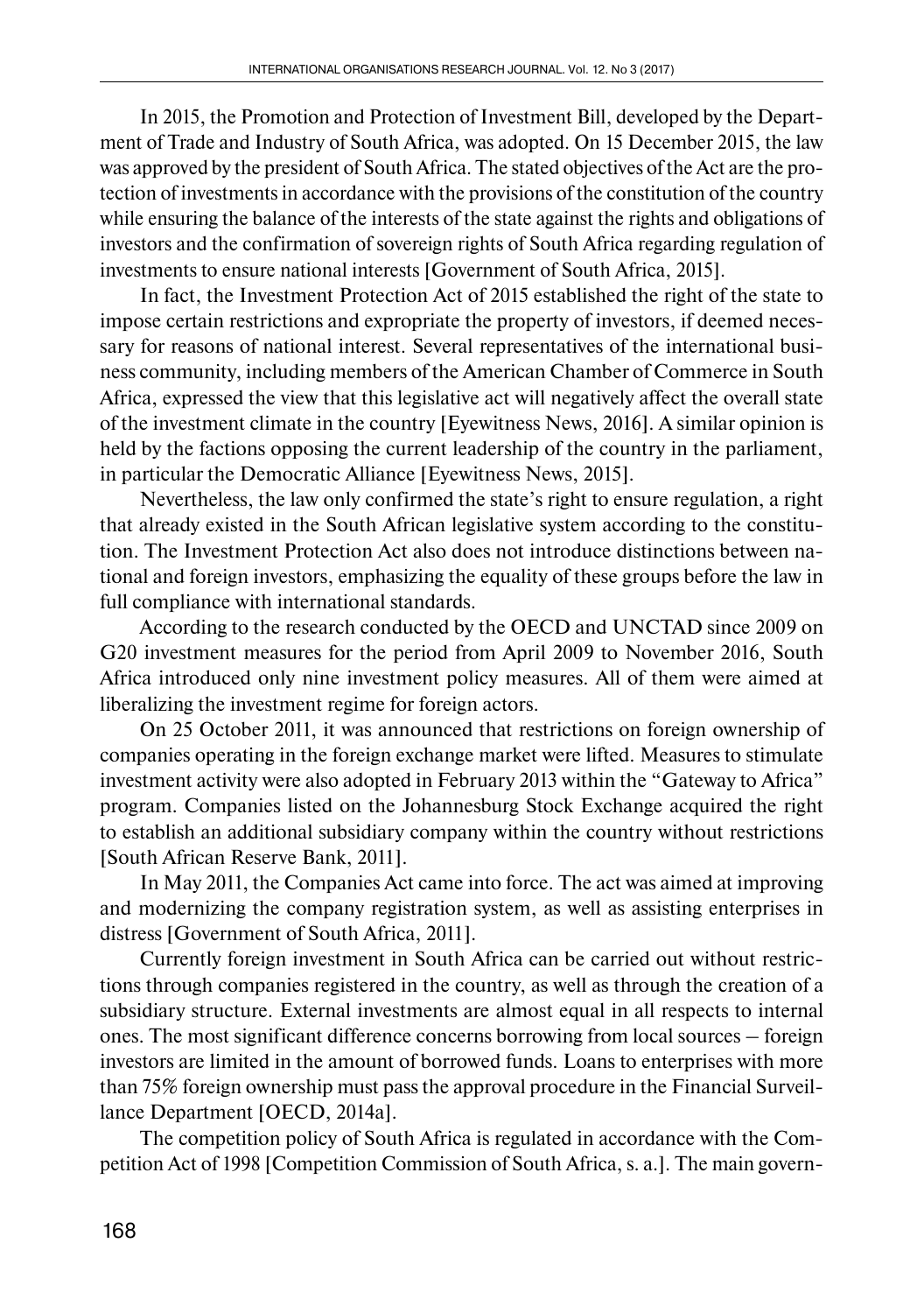ment bodies responsible for conducting antimonopoly policy are the Competition Commission, the Competition Tribunal and the Competition Appeal Court.

The provisions of the 1998 Competition Act apply to both private and public actors in all sectors of the economy. At the same time, the Competition Commission has the authority to make exceptions in a number of cases, including exports promotion, promotion of small and medium enterprises (SMEs), fostering development of historically disadvantaged social groups and regions of the country and "saving" certain industries or the ensuring their stability [WTO, 2013b]. In 2013 amendments to the law on competition entered into force, introducing criminal penalties for directors and managers involved in cartel collusion [South African Government, s. a.].

South Africa is a member of the South African Customs Union established in 1910. Currently in force is the 2002 Southern African Customs Union (SACU) Agreement (entered into force on 15 July 2004) [SACU, 2017]. According to the provisions of the agreement, the members of the Union (South Africa, Namibia, Botswana, Lesotho and Swaziland) pursue a common trade policy. Customs tariffs, duties and charges, deductions, procedures for determining customs value, rules of origin and trade protection measures are harmonized between all member states. There is a free trade zone within the Union with some reservations related to health and animal protection, the environment, objects of art, intellectual property rights, national security and exhaustible natural resources [SACU, 2012].

South Africa and the South African Customs Union as a whole are carrying out efforts to harmonize customs regulations and associated procedures and requirements. Each country of the Union, pursuant to the Article 22 of the 2002 Agreement, ensures the consistency of the relevant legislation and has brought their legislation in line with the Customs and Excise Act of South Africa.

In 2009, the effort to modernize customs administration was launched to harmonize and improve the efficiency of the customs policies of Union member countries in accordance with international requirements and standards. As a result, customs policy reform was implemented in the application of risk-management practices, trade partnerships, standardization of operational procedures, application of ICT and harmonization of legislation.

In 2011, the council of ministers of the Union approved the Regional Customs Policy Document which defined the common strategic objectives of the trade policy of the association: trade facilitation, protecting the interests of member countries in fiscal policy by obtaining accurate data on trade flows and ensuring the security of the member countries' populations.

South Africa's performance as measured by OECD trade facilitation indicators testifies to the high efficiency of measures implemented by the country's leadership. The average score of South Africa is the highest among the BRICS countries  $-1.7$ . On such indicators as international cooperation of customs agencies, governance and impartiality, information availability, efficiency of customs procedures, advance rulings and appeals procedures, the results of South Africa are on par with the best world practices and exceed the average result of the top quartile of countries [OECD 2017b].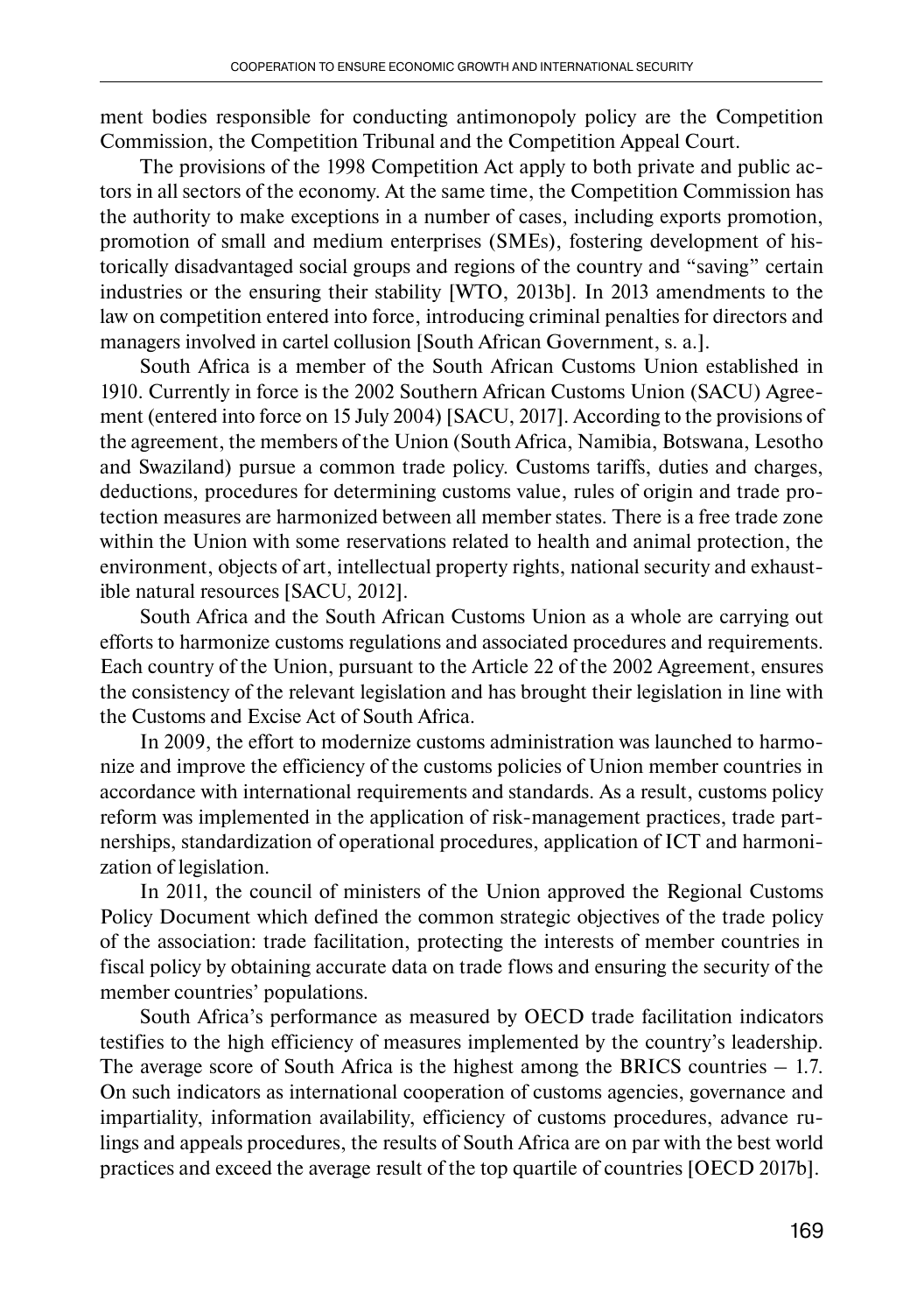The mere fact that South Africa has passed the procedure of self-assessment of the investment regime for compliance with the provisions of the OECD Liberalization Codes shows the country's willingness to improve its investment environment. South Africa was the only BRICS country that issued a self-assessment report.

In general, the legislation and law enforcement practices of South Africa are consistent with the provisions of the PFI.

## *Brazil*

Brazil's investment regime is characterized by relative openness to foreign capital. The OECD FDI regulatory *restrictiveness* index for Brazil amounts to 0.10 (the average for OECD countries is 0.07) [UNCTAD, "FDI Index," s. a.]. Among the countries reviewed in this article, it is second only to South Africa (0.06).

The relatively favourable conditions for attracting foreign capital in Brazil are determined by the country's need for foreign investment to strengthen its technological capacity and foster the development of the northern and north-eastern regions. In 2015, the government of Brazil announced the priority of attracting investments in infrastructure development. The ongoing development program for transport and logistics infrastructure aims to attract investments in roads, ports, airports, energy and urban infrastructure [U.S. Department of State, 2015]. All these sectors are open to the participation of foreign capital. However, Brazil experiences difficulty attracting investment due to the ongoing economic and political crisis.

Regional authorities provide foreign investors with tax credits and deductions. Regional initiatives in this area should be coordinated with the federal authorities, namely, the SUDAM and SUDENE agencies involved in regional development [PWC, 2013].

Despite the generally liberal stance of the government towards foreign investors, in recent years several measures have been adopted to strengthen state control over investment activities and impose certain restrictions on foreign capital. According to UNCTAD, between April 2009 and November 2016 Brazil adopted 21 investment measures. Four were aimed directly at the regulation of FDI while the remaining 16 dealt with other investment-related industries.

On 19 October 2009, Brazil introduced a 2% fee for short-term portfolio investments made by nonresidents. This measure, according to the minister of finance, was designed to reduce the uncontrolled influx of foreign capital which could lead to the emergence of price bubbles in the Brazilian economy [OECD, WTO and UNCTAD, 2010]. On 23 August 2010, a restriction on the sale of agricultural land to foreign investors and to any enterprises with a share of foreign participation of more than 50% came into effect [UNCTAD, 2010b].

In April 2011, the Brazilian government adopted a resolution introducing restrictions on foreign participation in companies providing secondary insurance services [The Economist Intelligence Unit, 2011]. This measure was negatively received by the international coalition of associations of reinsurers, who demanded its abolition [BNA, 2011]. There is also a restriction in place on the ownership of land in the 150-kilometer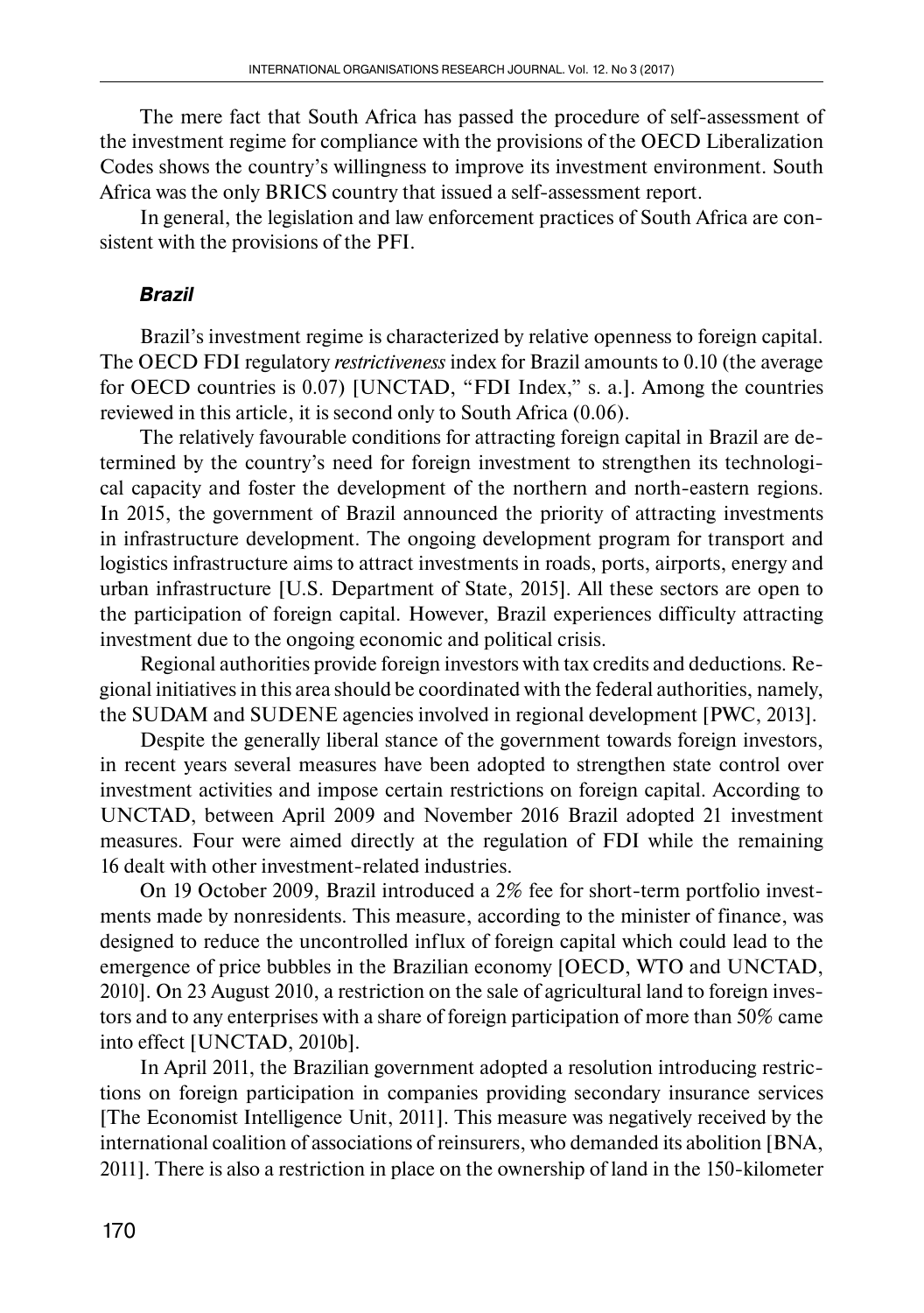border zone of the country. Foreign actors wishing to purchase land in this zone must receive a special permit from the National Security Council. Also, according to the set of rules adopted in August 2013, the territory owned by foreigners should not exceed 25% of the total area of the municipal district [U.S. Department of State, 2015].

During UNCTAD's monitoring period, Brazil carried out efforts to liberalize investment legislation. One such measure was the decision to raise the quota for foreign participation in the capital of the Bank of Brazil (the state bank) from 12.5% to 20% in September 2009 [UNCTAD, 2010a].

Since 2009, Brazil has conducted a nation-wide program to support investment – Programa de Sustentação do Investimento (PSI). The program is aimed at assisting investors, including foreign ones, in the development and implementation of innovative technologies in the country. Also, within the framework of this initiative there is a subprogram focused on stimulating small and medium enterprises [Finep, s. a.].

On 13 September 2011, a previously existing 49% restriction on foreign ownership in telecommunications and broadcasting enterprises was lifted. On 25 February 2014, a law was signed which gave the status of resident companies to enterprises with foreign participation that had purchased land plots in the country in 1994–2010 [U.S. Department of State, 2015].

On 1 March 2016, the Brazilian government issued Provisional Measure No. 714, easing restrictions on foreign capital in Brazilian airlines by raising the foreign participation quota from 20% to 49% [UNCTAD, 2016]. Nevertheless, on 25 June 2016 Brazilian President Michel Temer vetoed a law that could finally abolish all existing restrictions in this area.

On 13 September 2016, the government announced the Investment Partnership Program to expand and strengthen the links between public and private investment activities. The main goal was to create jobs and ensure the country's economic growth through new investments in infrastructure and large-scale privatization. This program was also designed to strengthen legal security, regulatory stability and enhanced management [Palácio do Planalto Presidência da República, 2016].

On 16 October 2016, at the BRICS Business Council, President Michel Temer urged members to invest in Brazil. In his speech, he listed the measures taken by the federal government to improve the business environment – reducing bureaucratic procedures and operating expenses, a s well as ensuring predictability and legal certainty. According to Mr. Temer, the provisions of the Investment Partnership Program as approved by the senate create investment opportunities in 34 initial projects in such areas as seaports, airports, highways, railways, energy, oil and gas. Investment in these sectors will also create new jobs and increase economic growth [Palácio do Planalto Presidência da República, 2016].

On 4 November 2016, Secretary for Planning and Economic Affairs Marcos Ferrari stressed the importance of fiscal reform to overcoming the economic crisis. In his opinion, fiscal adjustment is bound to stabilize the macroeconomic environment, bringing it in line with investors' expectations thus restoring economic growth through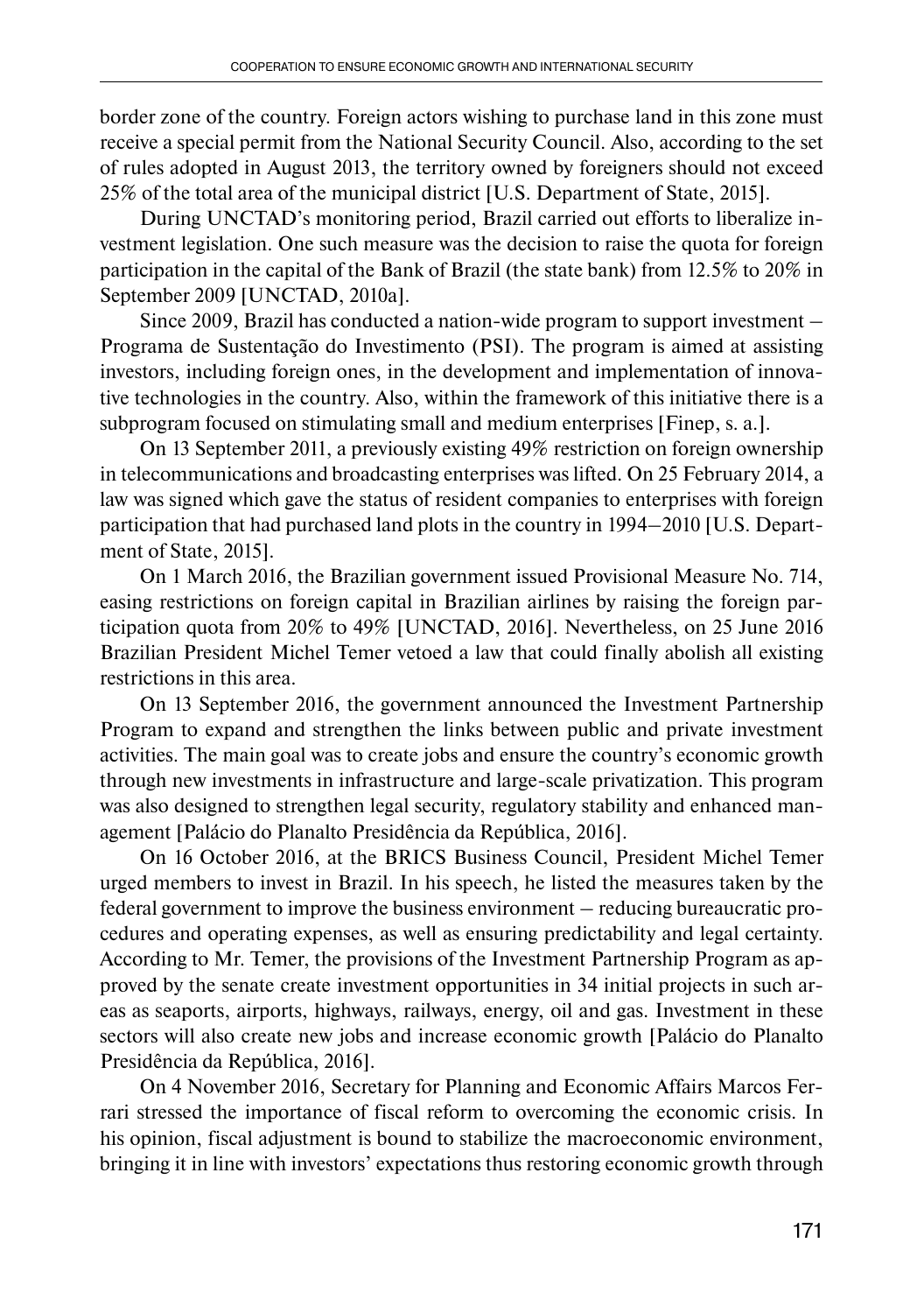rejuvenated investment flows and the creation of jobs and income growth. Mr. Ferrari stressed the need for pension reform and the approval and implementation of a new tax regime which would create conditions for financial stabilization to attract investment [Portal Brasil, 2016].

The main legislative act regulating competition in Brazil is Law No. 12,529 of 30 November 2011, which came into force on 29 May 2012. This law determines the powers and structure of the state authorities responsible for governance in the antimonopoly sphere. According to the text of the law, the Administrative Council for Economic Protection (CADE) is engaged in the investigation of anticompetitive behaviour and has control over mergers and acquisitions and administrative decisions. In addition, CADE carries out educational activities on these issues [CADE, nd].

The Brazilian government retains control over a significant number of enterprises in such areas as electricity, hydrocarbon production, port services, financial services, transport and health. In 2010, according to the data provided by the government there were 122 enterprises under state control in the country [WTO, 2013a]. As of 1 March 2017, according to the Ministry of Planning, Budget and Administration, the list of state enterprises included 80 companies [Ministerio do planejamentom Desenvolvimento e Gestao, 2017].

The public procurement system in Brazil is decentralized, significantly complicating information collection and government reporting on the aggregate volume of procurements. Monitoring of state procurement is carried out by the Ministry of Planning through the Integrated System for Administration of Public Services (SIASG). The main legislative act regulating the system of public procurement in the country is Law No. 8,666 of 1993 and its supplementary Law No. 12,349 of 2010. The procedure is carried out on a tender basis. The preferential treatment of all Brazilian enterprises was abolished by the Constitutional Amendment No. 6 in 1995 [WTO, 2013a].

In 2010, the Brazilian government strengthened the regime of preferences for national enterprises. National producers are given preferential incentives of up to 25% for tenders at the federal level. This step was pursuant to the goal of promoting the sustainable development of the Brazilian economy in accordance with Plano Brasil Maior. Further tightening of the regime of preferences of national enterprises in the field of ICT took place in 2014 [Global Trade Alert, 2015].

In 2011, Brazil underwent the assessment of government procurement practices according to the OECD Public Integrity Review. The OECD appreciated the progress made by the country in improving transparency and applying the risk-based approach. At the same time, it noted the need to increase the level of professionalism among employees of relevant government agencies, as well as the development of performance indicators [OECD, 2012]. Similar conclusions were made by the authors of the 2010 World Bank study of the Brazilian government procurement system, who noted shortcomings in the area of appeal mechanisms [World Bank, 2010].

According to the World Trade Organization report on Brazil's trade policy, the country's policy is consistent with the governing principles of the multilateral trading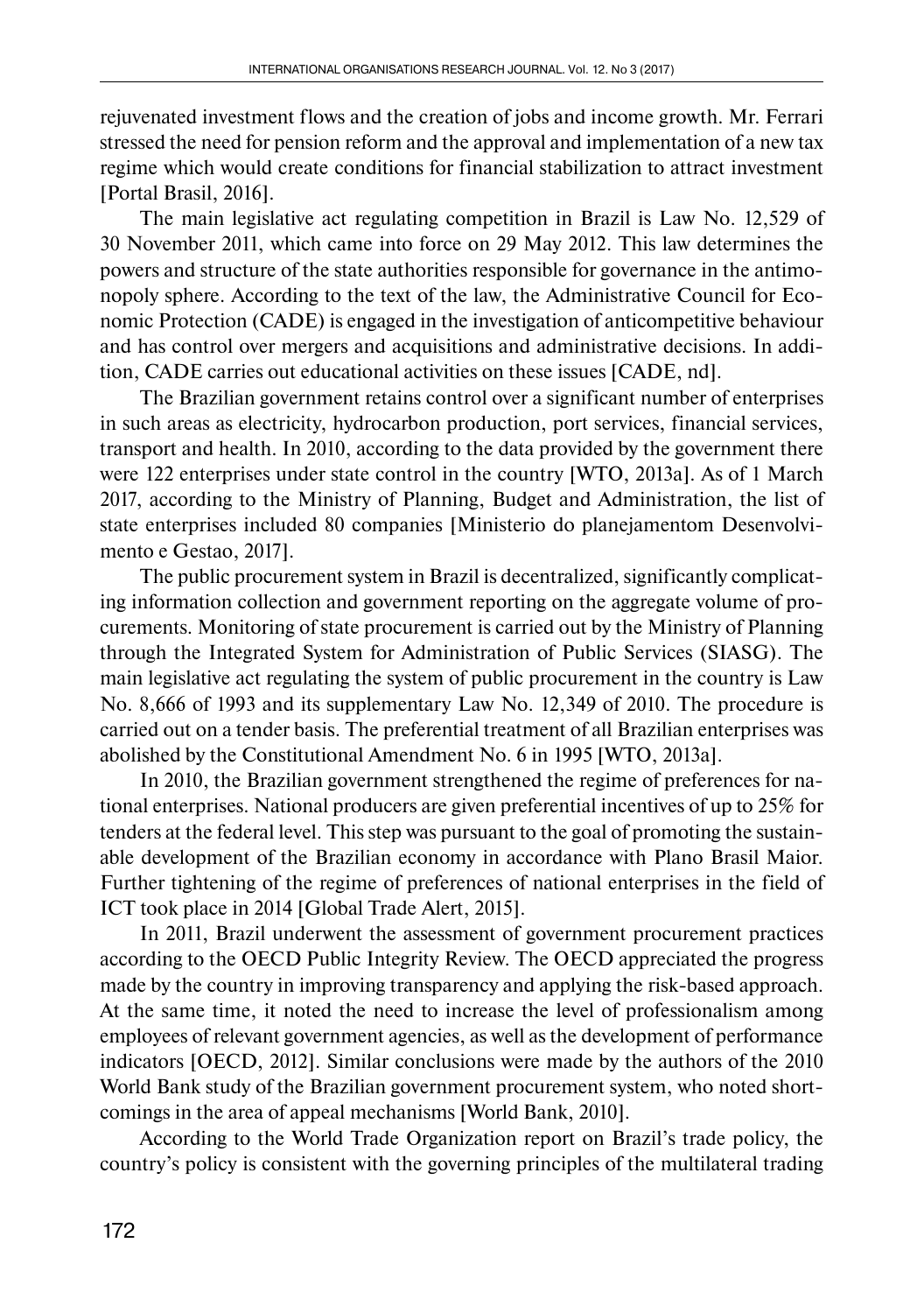system. Brazil actively uses the WTO dispute settlement mechanisms – in 2008–2012 the country initiated three complaints [WTO, 2013a]. One of the priority tasks of the country's foreign trade policy is the advancement of regional economic integration, including within the framework of MERCOSUR. In addition, the free trade agreement between MERCOSUR and the European Union is under negotiation. The EU is Brazil's largest trading partner, accounting for 19.6% of the country's total trade [European Commission, 2017].

In 2007–2012, the government took several steps to simplify trade procedures. Brazil's score in the OECD trade facilitation indicators study amounts to 1.5 (the average for the BRICS countries is 1.46). Brazil's performance comes closest to international best practices in the areas of border agencies cooperation, governance and impartiality and information availability. According to the study, in 2012–2015 Brazil enhanced its performance on automation of customs procedures and minimizing formal requirements. In 2016, the "single window" system was implemented. The government announced a goal to shorten the time for customs procedures from 17 to 10 days by 2017.

At the same time, the study showed lack of progress or even setbacks for several other indicators. In particular, Brazil's scores for appeal procedures, the availability of information and the number of required documents deteriorated compared to 2012 [OECD 2017b].

In 2016, Brazil made efforts to stimulate imports, especially in innovative sectors, and reduced import tariffs in information technologies and telecommunications sectors [WTO, 2016].

Brazil uses protectionist measures as a tool to protect the domestic market. In 2016 the government raised tariffs for a number of goods, including fatty acids (1 July 2016) and individual names of silicates (from 20 July 2016).

Despite somewhat uneven performance, Brazil's trade policy can be characterized as generally consistent with the principles of the WTO multilateral trading system and the recommendations of the PFI, as evidenced by the government's continued efforts to promote trade facilitation and liberalization of the trade regime.

The policy of the Brazilian government in the field of regulation of the investment environment can be assessed as liberal. Since 1995, a constitutional amendment stipulates the absence of fundamental legal differences between Brazilian and foreign companies. The remaining restrictions are primarily connected with the need to ensure state security and market stability, which is typical for many counties, including OECD members.

## Comparative Analysis of the BRICS Countries' Approaches to the Implementation of the PFI

The results of BRICS investment policy monitoring across four issue areas (investment regimes and efforts to promote investment, national regulatory regimes, trade policy measures directly related to investment, and overcoming structural constraints)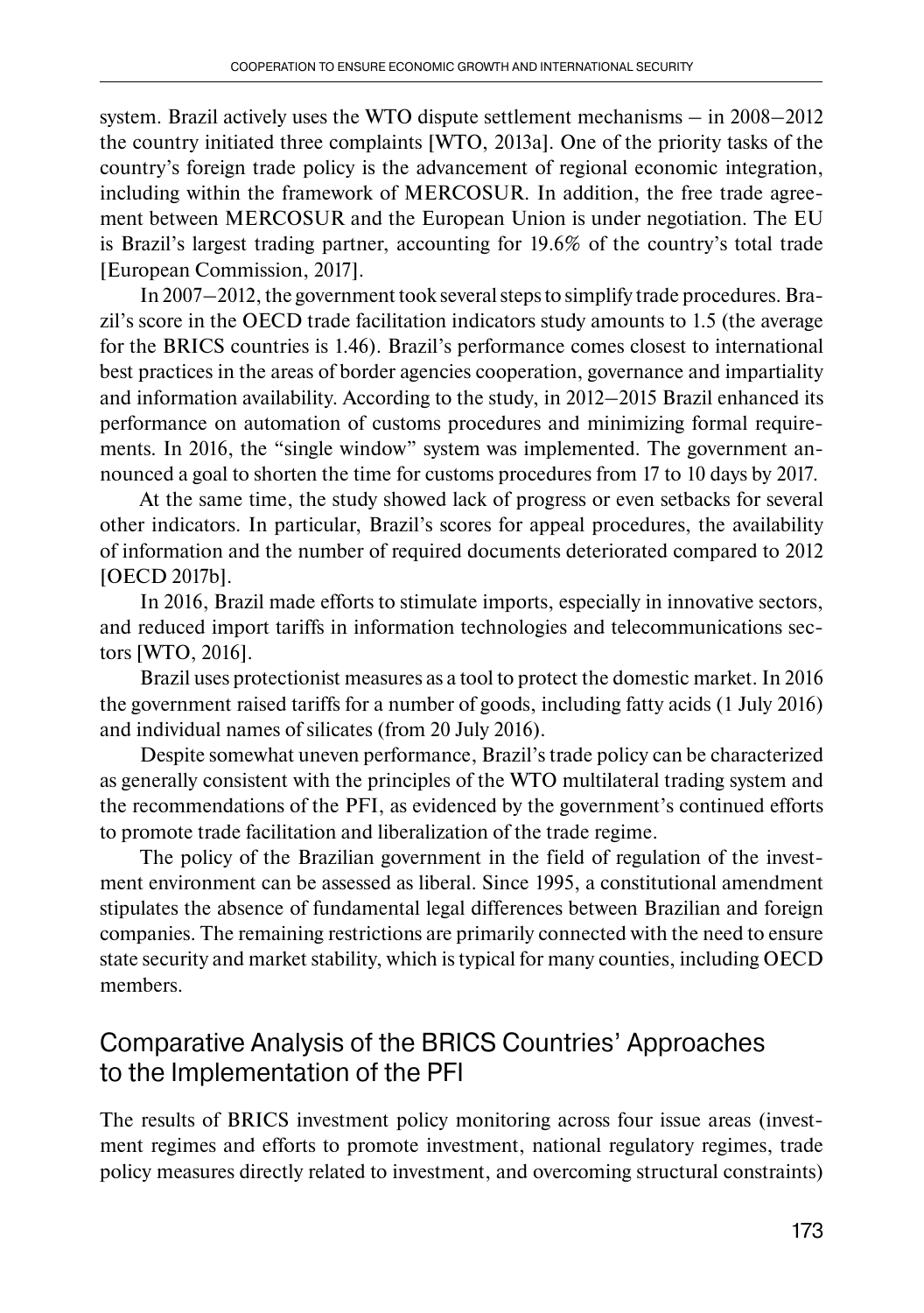indicate the presence of several factors impeding the full implementation of PFI by the BRICS countries.

First, the need to protect emerging market economies necessitates the allotment of preferential advantages to national, including state-owned, companies and investors in domestic markets in all the examined countries.

The second factor is the strong influence of national security considerations, often cited as an argument in favour of maintaining the closed nature of strategically important sectors of the economy. It is worth noting that this is characteristic not only of the BRICS, but also of many other countries, including developed ones.

The third category of factors affecting the investment climate of national jurisdictions and the degree to which the PFI provisions are implemented are closely tied to structural limitations, such as the level of infrastructure development, the quality and quantity of human capital and environmental sustainability affected by PFI 2015 under the "Green Growth Investment Framework" [OECD, 2015].

Based on the results of the monitoring of the BRICS countries' investment policies in 2009–2017, a number of conclusions regarding the compliance of the implemented policy with the provisions of the OECD Policy Framework for Investment can be made.

Given the long-term trends in the evolution of the investment environment, steady progress in each of the countries analyzed in this article can be observed. Compared to the first half of the 1990s, which served as the starting point for many studies and reviews of investment policy, the BRICS countries were able to both largely liberalize the legislative framework and ensure greater transparency and predictability of law enforcement practices in the field of investment. As the BRICS countries were integrated into the global economy they gradually shifted from protectionism to liberal market policies, abolishing sectoral restrictions to investors, including foreign ones.

The investment policies of South Africa and Brazil are to a large degree in line with the basic principles and recommendations of the PFI. The FDI regulatory restrictiveness index for these countries is on par with the average level of the OECD countries (0.07). These states ensure the equal status of foreign and national investors and enterprises. The existing restrictions are, as a rule, related to the need to ensure national security and, in the case of Brazil may be caused by economic crisis and political instability.

At the same time, the FDI regulatory restrictiveness index scores for India and China have significantly exceeded the average for OECD countries. Unpredictability and lack of transparency of regulatory requirements are some of the most serious obstacles to investment. Despite the significant progress achieved in this area by all the states under consideration, unfavourable conditions remain in a number of sectors in their economies. This trend may be partly related to the consequences of the global financial and economic crisis, as well as the adaptation of the BRICS countries to a new growth model and, as a consequence, the focus on supporting national enterprises and state companies to the detriment of foreign businesses.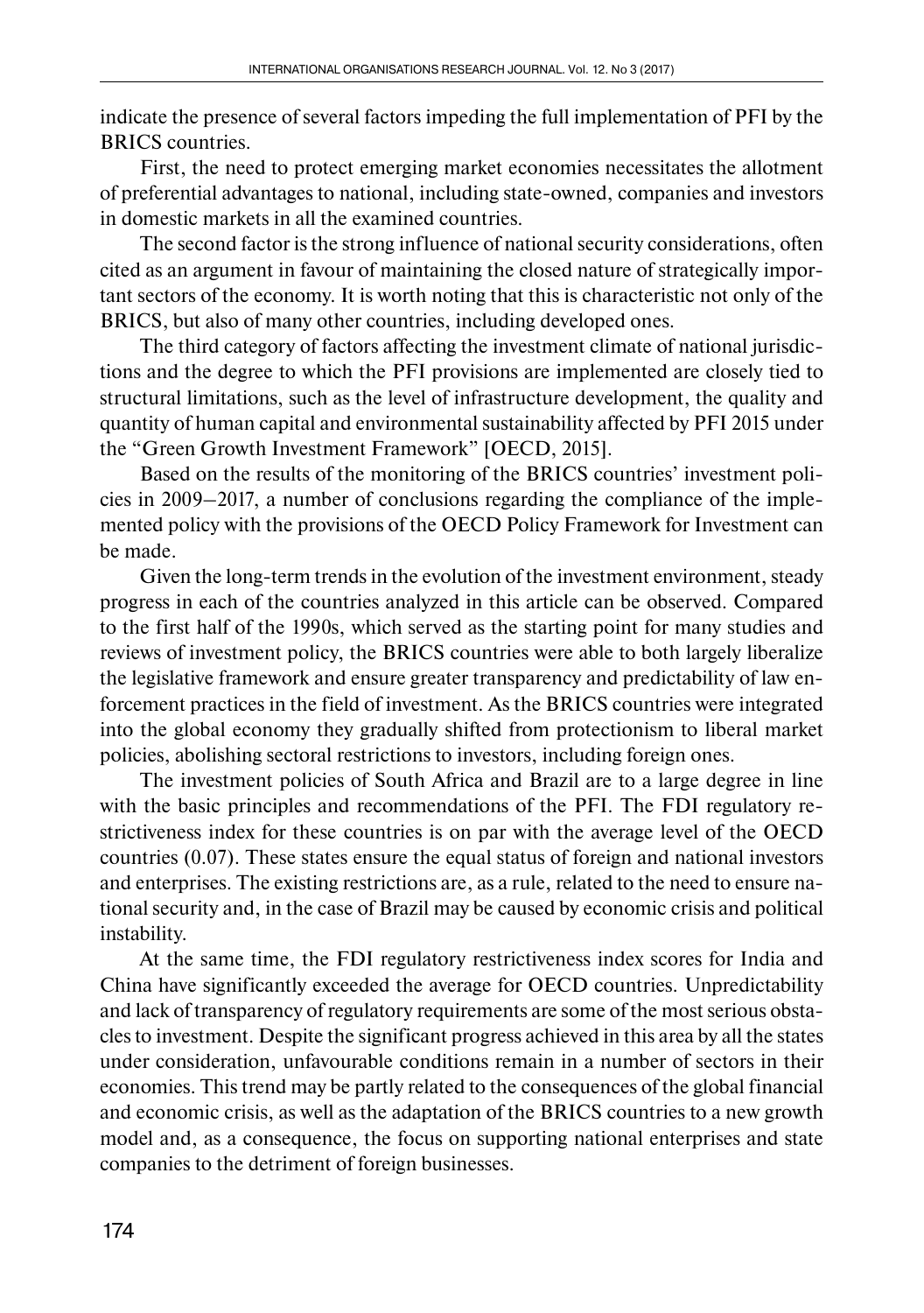In this regard, the important role of national security considerations and domestic political stability in the investment policy of the BRICS countries should be highlighted. This trend is particularly relevant for China, which has a much broader list of economic sectors closed to foreign capital compared to other countries under consideration, including military industry, energy, information and communication and the mass media.

Another important limitation for the investment environments of the BRICS countries is underdeveloped infrastructure. To some extent, this problem is typical for each of the states in question. The mobilization of private sector funds, including foreign investors, to modernize infrastructure seems to be the clearest response to this challenge. The policy of attracting investments in the development of the northern territories conducted by Brazil, as well as large-scale infrastructure projects implemented in India and China, are the most vivid examples of an approach to resolving infrastructure bottlenecks that take business interests into account.

Given the large number of investment-related aspects and policy areas, the BRICS states employ an integrated and complex approach to the implementation of public policy aimed at improving investment conditions. One example that clearly corresponds to PFI recommendations is the "Make in India" initiative, which involves the liberalization of industries such as defense, civil aviation, television broadcasting, banking, construction, pharmaceuticals, agriculture and others. Another example is a comprehensive policy aimed at increasing the attractiveness of the investment environment pursued by the South African Republic. The experience of South Africa in integrating measures to overcome the structural limitations of the national investment environment (development of education, combating inequality, ensuring green growth) in the country's socioeconomic development plans, as well as close interaction with the business community and civil society (Green Economy Accord), fully reflects the recommendations of PFI to ensure that a wide range of interests are taken into account in areas related to investment activities in the framework of national concept papers and development programs.

The protection of intellectual property rights also holds a prominent place among the provisions of the OECD Policy Framework for Investment. The problems in this area mainly concern law enforcement practices. For example, there is an inconsistency in the sentencing of cases involving violations of intellectual property rights in China. In this regard, even measures such as the revision of relevant legislation in accordance with the requirements of TRIPS undertaken by India may not fully eliminate the existing shortcomings in law enforcement practices.

An important element of transparency and predictability of the investment environment is government activity aimed at informing foreign investors of the existing regulatory requirements and other features of the investment climate. In this context self-reporting, including through the use of the OECD mechanisms, is important. The only state that has undertaken a self-assessment of its investment regime for compliance with the provisions of OECD liberalization codes is South Africa.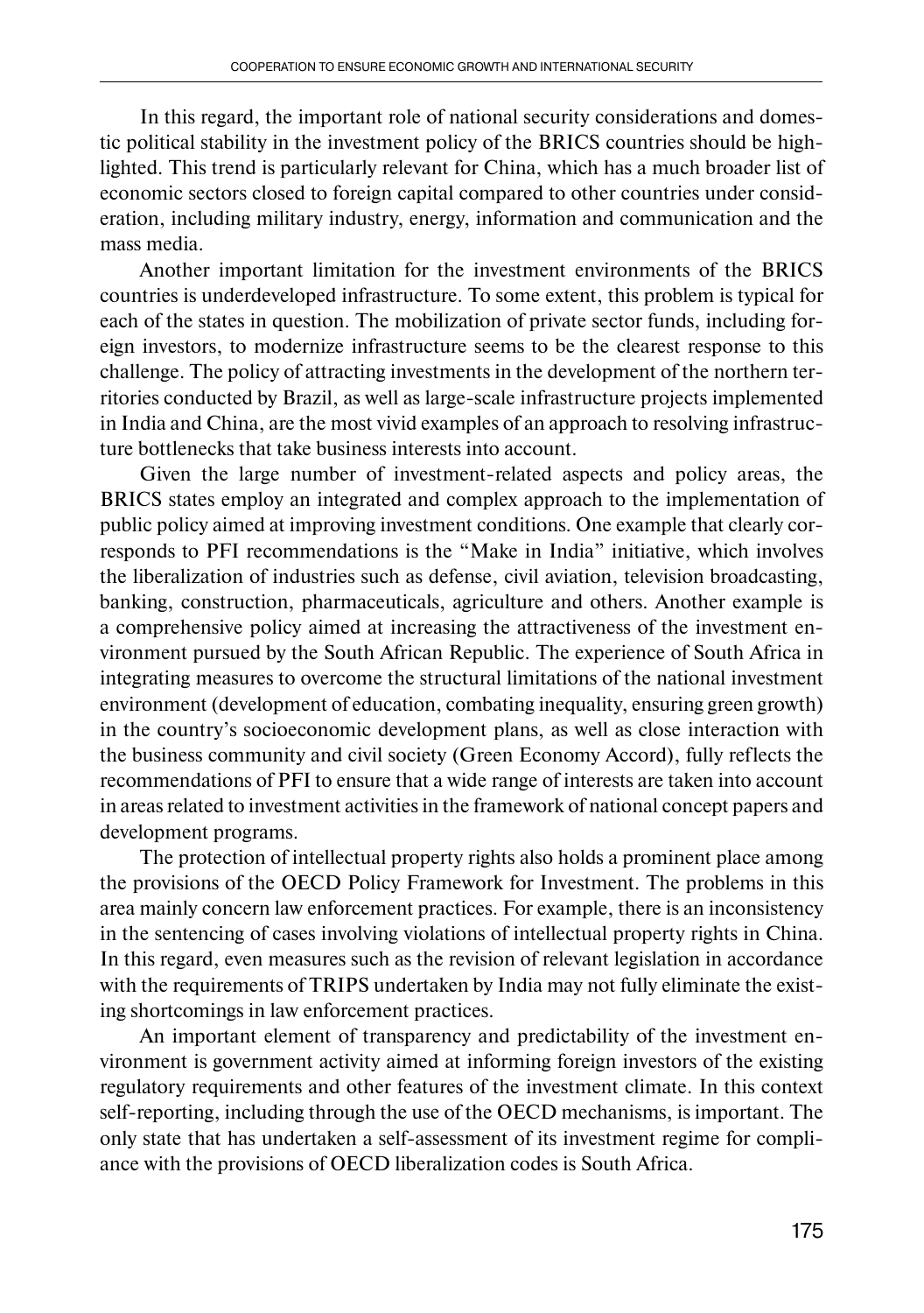Overall, despite significant progress in liberalizing investment regimes over the past 25 years, BRICS countries, especially India and China continue to lag behind some of the best practices reflected in the provisions of the PFI.

## **Conclusion**

As products of the analysis and selection of the best existing practices in the relevant issue areas, OECD mechanisms such as the PFI largely reflect current trends in the development of legislation and law enforcement practices. Thus, many PFI recommendations can, to varying degrees, be implemented regardless of participation in OECD initiatives to improve the quality of management and the business environment or to promote the competitiveness and investment attractiveness of economies. Based on the analysis of the investment policies of the BRICS countries, recommendations to improve national legislation and law enforcement practice in the Russian Federation can be made.

First, it is necessary to become involved in the OECD collaboration process to update the potential future edition of the PFI, whether through mechanisms provided for within the Organisation or through other multilateral institutions such as the G20. In this regard, it is also necessary to develop cooperation within BRICS in order to determine a common position on possible future changes to the PFI or other potential instruments in the investment field. It is possible to use the G20 platform to specify the provisions and elevate the status of the G20 Guiding Principles for Global Investment Policymaking, perhaps with the ultimate goal of its eventual convergence with the PFI. Preliminary work on this is already under way in Russia.

From the point of view of implementing the provisions of OECD instruments, including the PFI, at the national level, this analysis concludes with the following recommendations:

First, the practice of participating in OECD self-reporting mechanisms on national legislation and law enforcement compliance with the provisions of the PFI should be resumed. Second, the simplification of business and investment-related procedures, reduction of accompanying costs and minimization of formal requirements to investors, including foreign ones, should be continued. Third, awareness of the Russian and foreign business community about measures to liberalize the investment environment should be promoted. Fourth, the coherence of measures taken in various investmentrelated sectors from the development of human capital and the promotion of SMEs to trade and competition policies should be ensured.

A complex approach to implementing the provisions of the OECD Policy Framework for Investment, aligned with the interests of the business community and civil society and taking account of national circumstances, will allow Russia to increase the competitiveness of its economy and attractiveness of its jurisdiction to foreign investors. Ultimately, this will contribute to the stated goals of the Russia's economic and social development.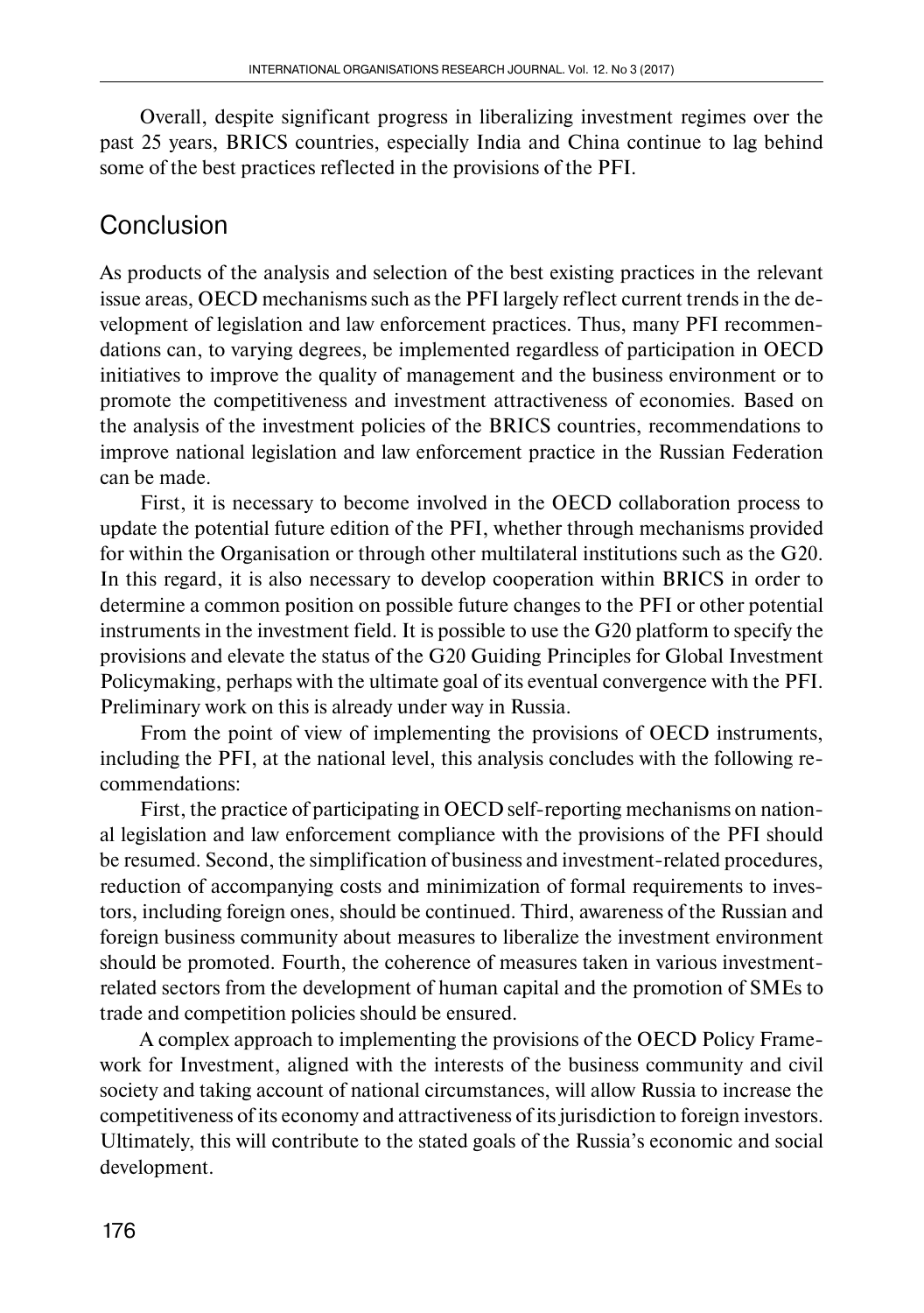## **References**

BNA (2011) "International Coalition Calls on Government to Reverse Reinsurance Rules." Available at: http://www.bnamericas.com/news/insurance/international-coalition-calls-on-government-to-reversereinsurance-rules (accessed September 2017).

CADE. "CADE – What We Do." Available at: http://en.cade.gov.br/topics/about-us/what-we-do (accessed September 2017).

China Law Translate (2015) "National Security Law." Available at: http://chinalawtranslate. com/2015nsl/?lang=en (accessed June 2017).

Competition Commission of India (2002) "The Competition Act." Available at: http://www.cci.gov.in/ sites/default/files/cci\_pdf/competitionact2012.pdf (accessed September 2017).

Competition Commission of South Africa. "The Competition Act." Available at: http://www.compcom. co.za/the-competition-act/ (accessed September 2017).

European Commission (2017). "Brazil, Trade Picture." Available at: http://ec.europa.eu/trade/policy/ countries-and-regions/countries/brazil/ (accessed September 2017).

Eyewitness News (2015) "Protection of Investment Bill Passed in Parliament." Available at: http://ewn. co.za/2015/11/03/Protection-of-Investment-Bill-passed-in-Parliament (accessed September 2017).

Eyewitness News (2016) "SA's New Investment Legislation Slips in Under the Radar. Available at: http:// ewn.co.za/2016/01/20/Zuma-quietly-signs-investment-bill-signed-into-law (accessed September 2017).

Finep. "PSI – Programa de Sustentação do Investimento." Available at: http://www.finep.gov.br/afinep-externo/fontes-de-recurso/outras-fontes/psi-programa-de-sustentacao-do-investimento (acces sed September 2017).

Global Trade Alert (2015) "Brazil: Preferential Margins in Public Procurement of Goods from the IT Sector." Available at: http://www.globaltradealert.org/measure/brazil-preferential-margins-public-procurement-goods-it-sector (accessed September 2017).

Government of India (2016) "Review of Foreign Direct Investment Policy on Various Sectors." Available at: http://dipp.nic.in/English/acts\_rules/Press\_Notes/pn5\_2016.pdf (accessed September 2017).

Government of South Africa (2011) "Act 71 of 2008, Read with the Companies Amendment Act, Act No. 3 of 2011." Available at: http://www.gov.za/sites/www.gov.za/files/34243\_gon370.pdf (accessed September 2017).

Government of South Africa (2015) "Protection of Investment Act." Available at: https://www.thedti. gov.za/gazzettes/39514.pdf (accessed September 2017).

Indian Ministry of Commerce and Industry (2015) "Foreign Trade Policy." Available at: http://dgft.gov. in/exim/2000/ftp2015-20E.pdf (accessed September 2017).

Indian Ministry of Commerce and Industry (2017) "International Trade: Trade Agreements." Available at: http://commerce.nic.in/trade/international\_ta.asp?id=2&trade=i (accessed September 2017).

"Legislative Brief: The Universities for Research and Innovation Bill, 2012." *PRS Legislative Research* (2013)

Available at: http://www.prsindia.org/uploads/media/Universities%20for%20Research%20and%20Innovation/Brief-%20Universities%20for%20research%20bill.pdf (accessed September 2017).

Make in India. "Foreign Direct Investment." Available at: http://www.makeinindia.com/policy/foreigndirect-investment (accessed September 2017).

Make in India. "New Initiatives." Available at: http://www.makeinindia.com/policy/new-initiatives (accessed September 2017).

Ministerio do Planejamentom Desenvolvimento e Gestao (2017) "Empresas Estatais Federais – Datas de Criação e Constituição – Informações SIEST." Available at: http://www.planejamento.gov.br/secretarias/upload/Arquivos/dest/empresas\_estatais/170302\_empresas-estatais-federais-2013-datas-de-criacao-e-constituicao-2013-informacoes-siest.pdf (accessed September 2017).

Ministry of Commerce of China (2016) "National Development and Reform Commission and Ministry of Commerce Announces to Promote the Reform of Foreign-invested Enterprises to Set Up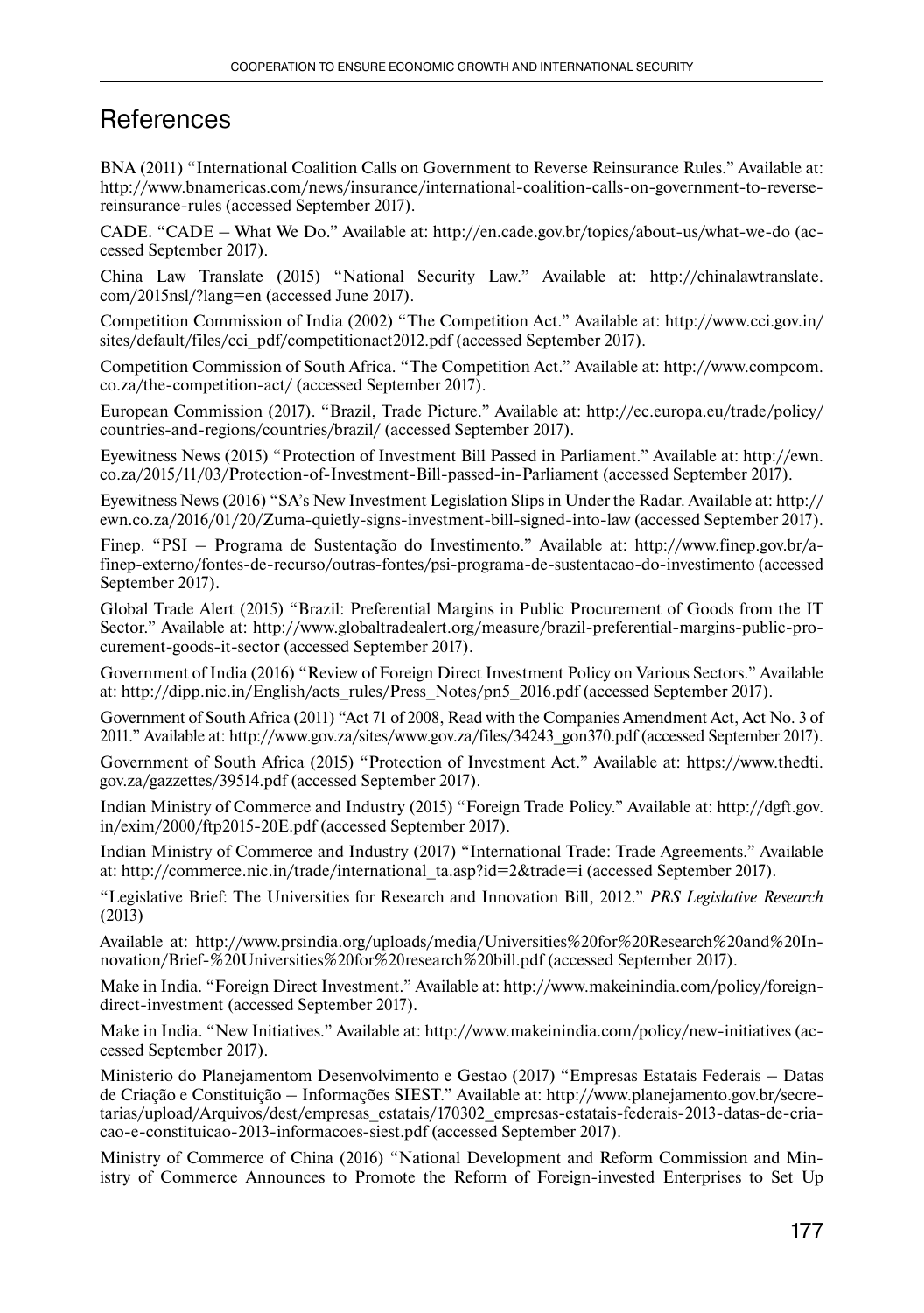Filling Management." Available at: http://english.mofcom.gov.cn/article/newsrelease/significantnews/201610/20161001407033.shtml (accessed June 2017).

Ministry of Human Resource Development of India. "Overview." Available at: http://mhrd.gov.in/ about-mhrd (September 2017).

Ministry of Human Resource Development of India. "Twelfth Five Year Plan (2012–2017) Social Sectors." Available at: http://mhrd.gov.in/sites/upload\_files/mhrd/files/document-reports/XIIFYP\_SocialSector.pdf (accessed September 2017).

MOFCOM GACC (2015) "Catalogue of Goods Subject to Automatic Licensing." Available at: http:// www.lawinfochina.com/display.aspx?id=23302&lib=law&SearchKeyword=&SearchCKeyword= (accessed June 2017).

National Development and Reform Commission. "The 13th Five-Year Plan for Economic and Social Development of the People's Republic of China." Available at: http://en.ndrc.gov.cn/newsrelease/201612/ P020161207645765233498.pdf (accessed September 2017).

OECD. "OECD Investment Policy Reviews." Available at: http://www.oecd.org/daf/inv/investmentpolicy/countryreviews.htm (accessed September 2017).

OECD (2009) "OECD Investment Policy Reviews: India 2009." Available at: http://www.keepeek. com/Digital-Asset-Management/oecd/finance-and-investment/oecd-investment-policy-reviews-india-2009\_9789264076969-en#page18 (accessed September 2017).

OECD (2012) "Public Integrity Review Brazil." Available at: http://www.keepeek.com/Digital-Asset-Management/oecd/governance/brazil-oecd-integrity-review\_9789264119321-en#.WTp2tFXyiCg (acces sed September 2017).

OECD (2014a) "Self-assessment of South Africa's Investment Regime in Relation to the OECD Codes of Liberalisation and the Principle of National Treatment." Available at: http://www.oecd.org/daf/inv/ investment-policy/South-Africa-Investment-Regime.pdf (accessed September 2017).

OECD (2014b) "Statement by the OECD Regarding the Status of the Accession Process with Russia & Co-o peration with Ukraine." Available at: http://www.oecd.org/russia/statement-by-the-oecd-regardingthe-status-of-the-accession-process-with-russia-and-co-operation-with-ukraine.htm (accessed September 2017).

OECD (2015) "Policy Framework for Investment." Available at: http://www.oecd-ilibrary.org/financeand-investment/policy-framework-for-investment-2015-edition\_9789264208667-en (accessed September 2017).

OECD (2016) "Investment Policies Related to National Security: A Survey of Country Practices." Available at: http://www.oecd-ilibrary.org/docserver/download/5jlwrrf038nx.pdf?expires=1476870588&id=i d&accname=guest&checksum=6A6D40A2A176389BAC01117A1E69E897 (accessed September 2017).

OECD (2017a) "FDI Regulatory Restrictiveness Index." Available at: http://www.oecd.org/investment/ fdiindex.htm (accessed September 2017).

OECD (2017b) "Trade Facilitation Indicators." Available at: http://www.oecd.org/tad/facilitation/indicators.htm (accessed September 2017).

OECD, WTO and UNCTAD (2010). "Report on G20 Trade and Investment Measures." 8 March. Available at: http://unctad.org/en/Docs/wto\_oecd\_unctad2010d1\_en.pdf (accessed September 2017).

Palácio do Planalto Presidência da República (2016) "Entenda o Programa de Parcerias de Investimentos." 13 September. Available at: http://www2.planalto.gov.br/acompanhe-planalto/noticias/2016/09/ entenda-o-programa-de-parcerias-de-investimentos (accessed September 2017).

Palácio do Planalto Presidência da República (2016) "Temer incentiva empresas dos países do BRICS a investirem no Brasil." 16 October. Available at: https://www2.planalto.gov.br/acompanhe-planalto/noticias/2016/10/ temer-incentiva-empresas-dos-paises-do-brics-a-investirem-no-brasil (accessed September 2017).

Portal Brasil (2016) "Ajuste fiscal é necessário para equilíbrio das contas." 24 November. Available at: http://www.brasil.gov.br/economia-e-emprego/2016/11/ajuste-fiscal-e-necessario-para-equilibrio- -das-contas (accessed September 2017).

PWC (2013) "Doing Business and Investing in Brazil." Available at: https://www.pwc.de/de/internationale-maerkte/assets/doing-business-and-investing-in-brazil.pdf (accessed September 2017).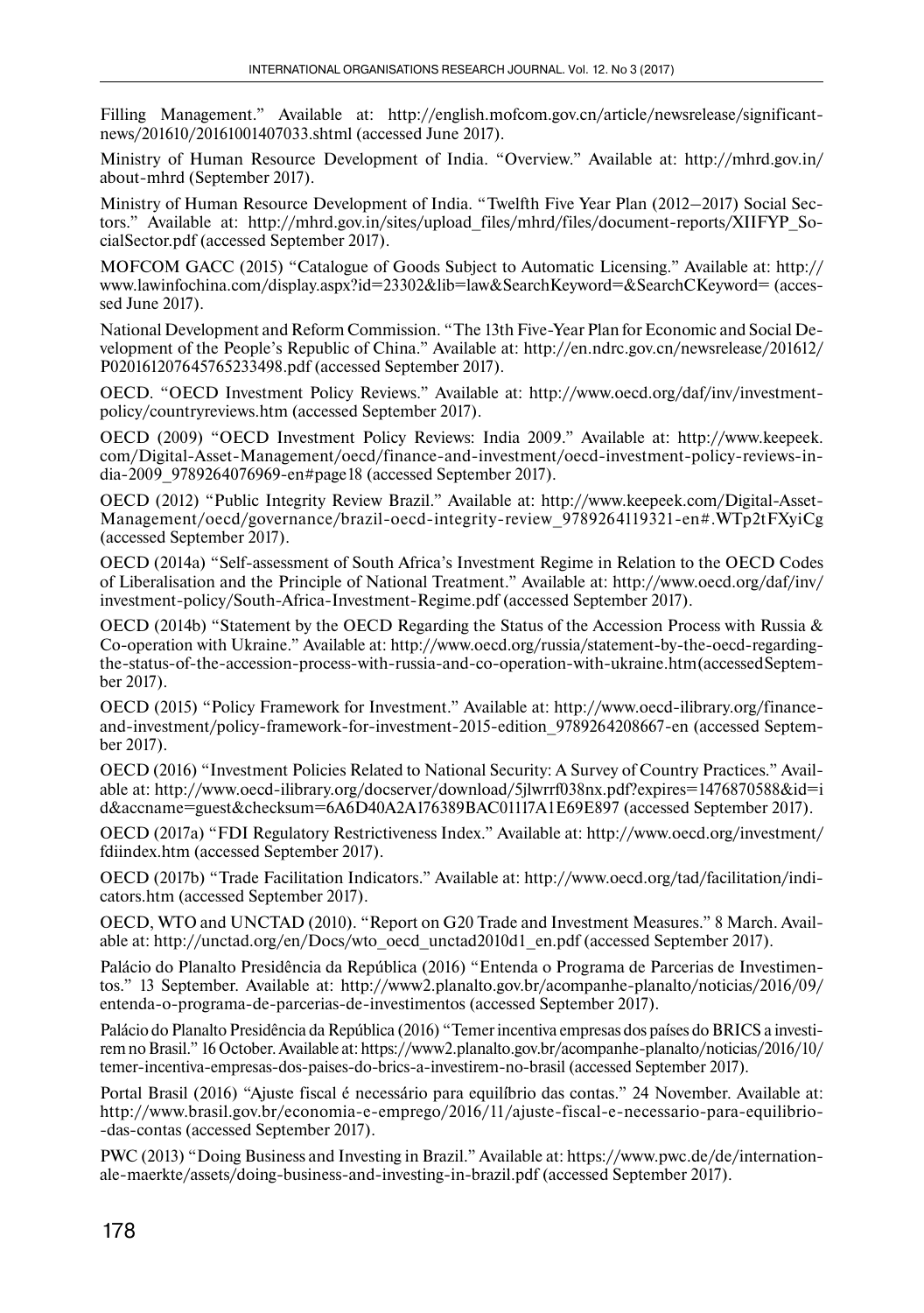SACU (2002) "Southern African Customs Union (SACU) Agreement." Available at: http://www.sacu. int/show.php?id=566 (accessed September 2017).

SACU (2017) "Status of Agreements Concluded by the Southern African Customs Union States." Available at: http://www.sacu.int/docs/agreements/2017/SACU%20Status%20Register%20March%202017. pdf (accessed September 2017).

South African Government. "Competition Amendment Act." Available at: Available at: http://www.gov. za/sites/www.gov.za/files/32533\_875.pdf (accessed September 2017).

South African Reserve Bank (2011) "Exchange Control Circular No. 15/2011." 25 October. http://www. resbank.co.za/Publications/Detail-Item-View/Pages/Publications.aspx?sarbweb=3b6aa07d-92ab-441fb7bf-bb7dfb1bedb4&sarblist=21b5222e-7125-4e55-bb65-56fd3333371e&sarbitem=4870 (accessed September 2017).

The Economist Intelligence Unit (2011) "Brazil Finance: Reinsurance Rule Change for Foreign Reinsurers." Available at: http://viewswire.eiu.com/index.asp?layout=VWArticleVW3&article id=678059052 (accessed September 2017).

The Hindu (2016) "All You Need to Know About the New IPR Policy." Available at: http://www.thehindu.com/business/all-you-need-to-know-about-the-intellectual-property-rights-policy/article8600530. ece (accessed September 2017).

Times of India (2016) "Cabinet Approves National IPR Policy: Jaitley." Available at: http://timesofindia. indiatimes.com/city/delhi/Cabinet-approves-National-IPR-Policy-Jaitley/articleshow/52254963.cms (accessed September 2017).

UNCTAD. "Investment Policy Hub." Available at: http://investmentpolicyhub.unctad.org/IPM (accessed September 2017).

UNCTAD. "FDI Index." Available at: http://www.oecd.org/investment/fdiindex.htm (accessed September 2017).

UNCTAD (2010a) "Report on G20 Trade and Investment Measures." Available at: http://unctad.org/ en/Docs/wto\_oecd\_unctad2010d1\_en.pdf (accessed September 2017).

UNCTAD (2010b) "Restricts the Sale of Farm Land for Foreign Investors." Available at: http://investmentpolicyhub.unctad.org/IPM/MeasureDetails?id=509&hubc=null&rgn=&grp=&c=111&t=&s=&d f=&dt=&pg=3&map=false&isSearch=true (accessed September 2017).

UNCTAD (2016) "Raises Foreign Ownership Limit on Airlines from 20 to 49 per cent." Available at: http://investmentpolicyhub.unctad.org/IPM/MeasureDetails?id=2857&hubc=null&rgn=&grp=&c=1 11&t=&s=&df=&dt=&pg=1&map=true&isSearch=true (accessed September 2017).

U.S. Department of State (2014) "Executive Summary." Available at: https://www.state.gov/documents/ organization/228504.pdf (accessed June 2017).

U.S. Department of State (2015) "Brazil Investment Climate Statement 2015." Available at: http://www. state.gov/documents/organization/241704.pdf (accessed September 2017).

World Bank (2010) "Assessment of the Procurement Systems of the Brazilian Federal Government and the Brazilian State of São Paulo." Available at: http://siteresources.worldbank.org/INTPROCURE-MENT/Resources/278019-1311363656902/Brazil\_OECD\_Indicators\_Proposed\_Scores\_June-07- 2011(editor+clean).pdf (accessed September 2017).

WTO (2013a) "Brazil: Trade Policy Review." Available at: https://www.wto.org/english/tratop\_e/tpr\_e/ s283 e.pdf (accessed September 2017).

WTO (2013b) "Trade Policy Review: South Africa." Available at: https://www.wto.org/english/tratop\_e/ tpr\_e/s324-03\_e.pdf (accessed September 2017).

WTO (2013c) "Trade Policy Review: India." Available at: https://www.wto.org/english/tratop\_e/tpr\_e/ s313 e.pdf (accessed September 2017).

WTO (2016a) "Trade Policy Review China." Available at: https://www.wto.org/english/tratop\_e/tpr\_e/ s342\_e.pdf (accessed September 2017).

WTO (2016a) "Trade Policy Review China." Available at: https://www.wto.org/english/tratop\_e/tpr\_e/ s342 e.pdf (accessed September 2017).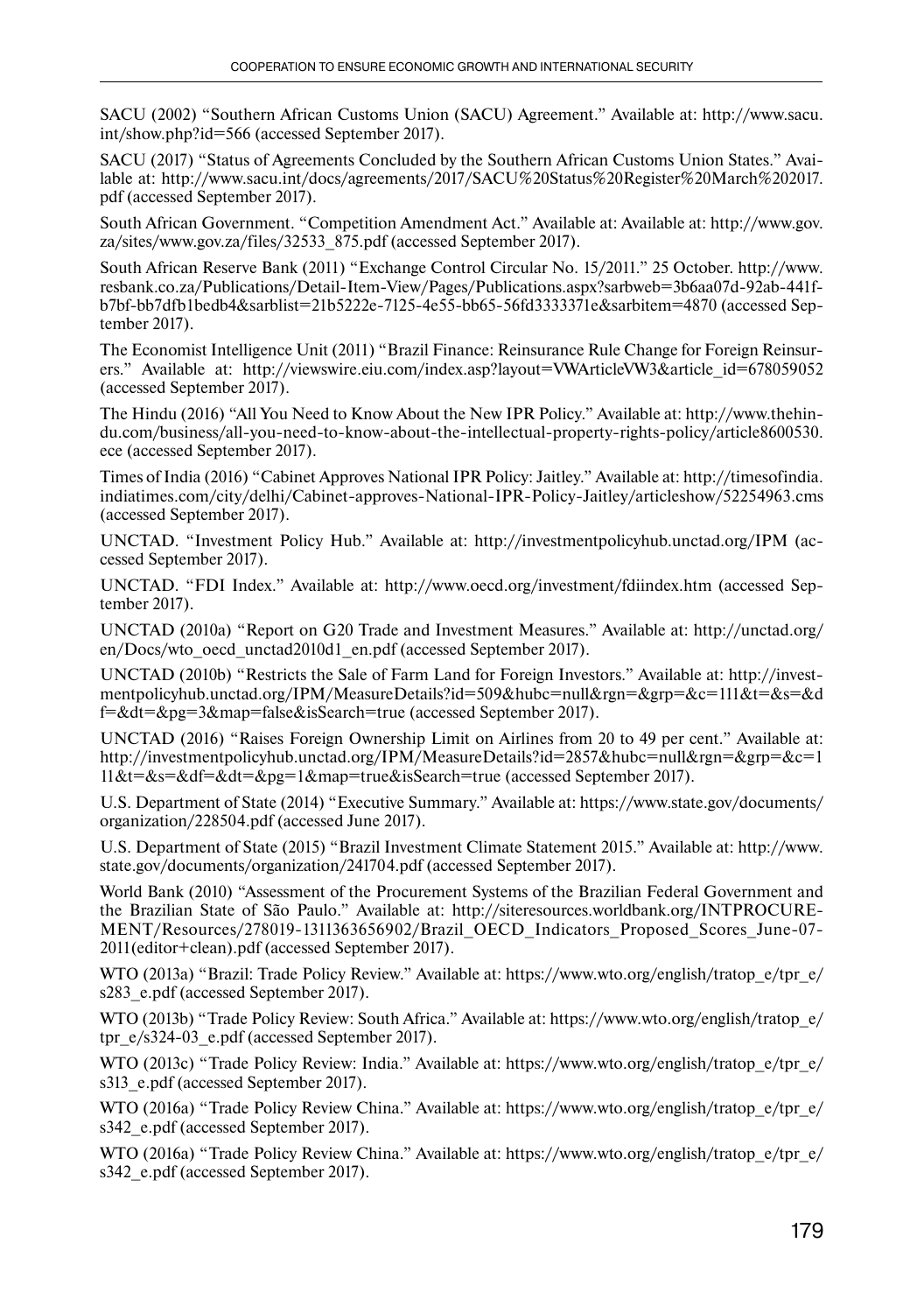## Инвестиционная политика стран БРИКС через призму Рамочной концепции в области инвестиций ОЭСР<sup>1</sup>

### А.Г. Сахаров

**Сахаров Андрей Геннадиевич** – научный сотрудник Центра исследований международных институтов, Российская академия народного хозяйства и государственной службы при Президенте РФ; Российская Федерация, 119034 Москва, Пречистенская наб., д. 11; E-mail: sakharov-ag@ranepa.ru

*Рамочная концепция в области инвестиций (РКИ) ОЭСР, представляющая собой комплекс рекомендаций и наилучших практик в 12 направлениях государственной политики, влияющих на формирование инвестиционного климата в стране, на сегодняшний день является наиболее полным и авторитетным международным инструментом в сфере международных инвестиций. Актуальность положений РКИ для государств ОЭСР и других стран, в том числе и России, обусловлена нарастающей конкуренцией на мировом инвестиционном рынке. Реализация положений Концепции способна значительно повысить привлекательность национальной юрисдикции с точки зрения привлечения прямых иностранных инвестиций, повышая, таким образом, общий уровень конкурентоспособности экономики страны.*

*Опыт крупных развивающихся стран, партнеров России по БРИКС, не являющихся членами Организации, но находящихся с ней в тесном взаимодействии, в том числе через процессы выработки и согласования обновленной версии документа, представляет интерес с точки зрения работы по реализации положений РКИ в Российской Федерации.*

*В рамках настоящей статьи инвестиционная политика Бразилии, Индии, Китая и ЮАР рассматривается через призму положений Концепции, сгруппированных по четырем основным направлениям: общие характеристики инвестиционного режима и содействие инвестициям, национальный режим регулирования в области инвестиций, торговая политика, преодоление структурных ограничений. По итогам анализа предлагается ряд рекомендаций по совершенствованию инвестиционной среды в России.*

**Ключевые слова:** Рамочная концепция в области инвестиций; ОЭСР; БРИКС; международная торговля; инвестиции; инфраструктура; развитие человеческого капитала; «зеленый» рост

Для цитирования: Сахаров А.Г. Подходы стран БРИКС к реализации Рамочной концепции в области инвестиций ОЭСР // Вестник международных организаций. 2017. Т. 12. № 3. С. 160–181. DOI: 10.17323/1996- 7845-2017-03-160

### **Литература**

OECD (2009) OECD Investment Policy Reviews: India 2009. Режим доступа: http://www.keepeek. com/Digital-Asset-Management/oecd/finance-and-investment/oecd-investment-policy-reviews-india-2009\_9789264076969-en#page18 (дата обращения: 28.08.2017).

OECD (2015) The Policy Framework for Investment (PFI). Режим доступа: https://www.oecd.org/investment/investment-policy/Policy-Framework-for-Investment-2015-CMIN2015-5.pdf (дата обращения: 28.08.2017).

<sup>1</sup> Статья поступила в редакцию в январе 2017 г.

Исследование выполнено в рамках научно-исследовательской работы государственного задания РАНХиГС «Сравнительный анализ подходов стран БРИКС и Индонезии к реализации инструментов ОЭСР» (2017 г.).